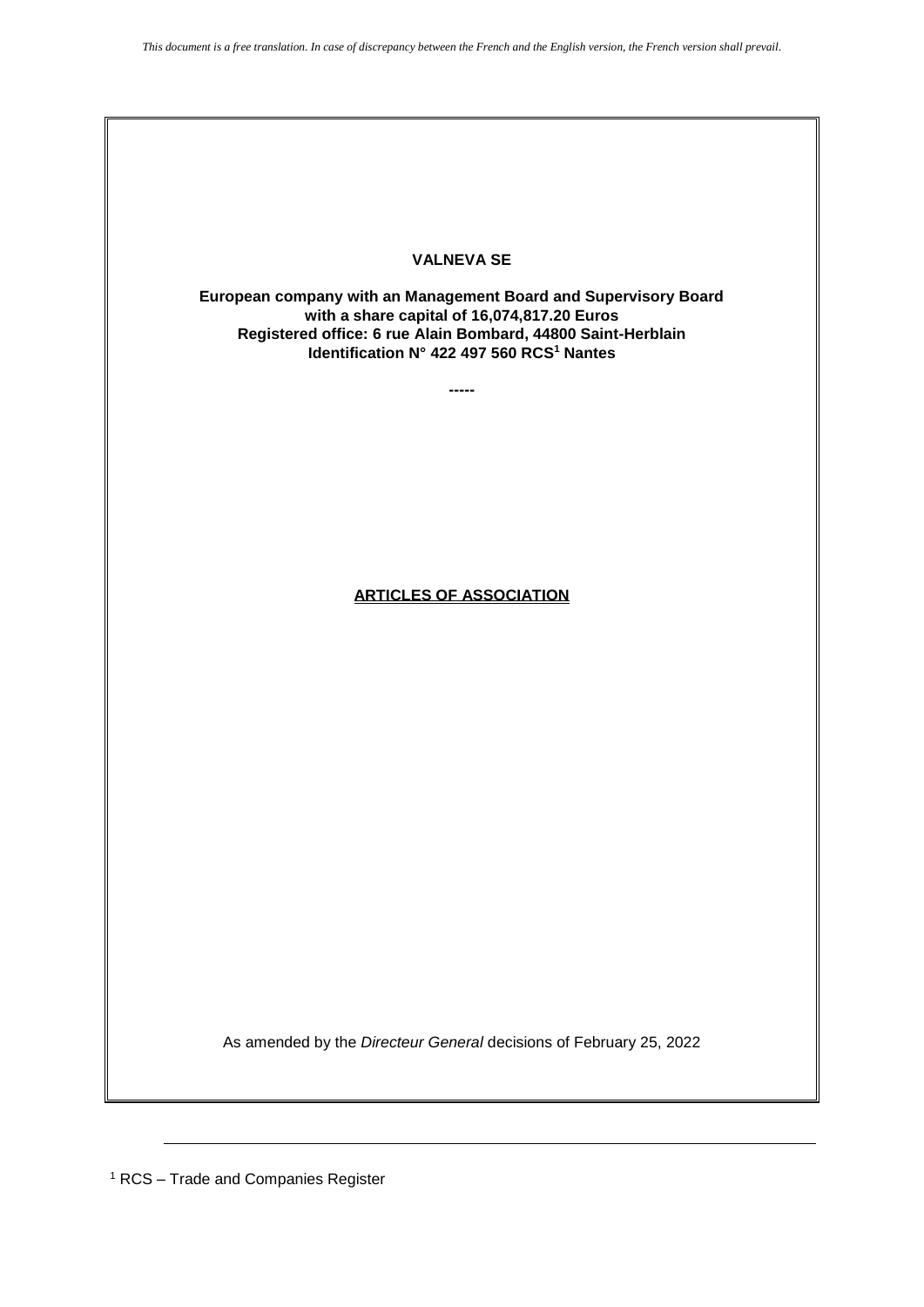## **TITLE I**

### **FORM - COMPANY NAME - COMPANY OBJECT -**

#### **REGISTERED OFFICE - DURATION**

### **Article 1. Form**

The company was incorporated in the form of a Limited Liability Company with a Board of Directors under the terms of a private deed of 24 March 1999.

The shareholders of the company modified the form of management and governance, adopting the formula of a Management Board and Supervisory Board, by decision of the Extraordinary General Meeting of 29 November 2002.

On May 28 2013, the Company was transformed into a European Company (Societas Europaea or SE) with a Management Board and Supervisory Board through a cross-border merger between Intercell AG, a company governed by Austrian law, with a share capital of 55,183,961 Euros, with registered office at Campus Vienna Biocenter 3, 1030 Vienna, Austria, formerly entered in the Trade and Companies Register of Vienna under number FN 166438m and Vivalis SA, a limited liability company governed by French law with a share capital of 3.224.379,30 Euros, with registered office at La Corbière - 49450 Roussay, and with the unique identification number 422 497 560 RCS Angers.

It is governed by the European Community and national regulations in effect, as well as by these Articles of Association (the *Company*).

#### **Article 2. Name**

The company name is: Valneva.

In all of the instruments and documents deriving from the Company and intended for third parties, the name must be immediately preceded or followed by the words "European company" or the initials "SE" and a statement of the amount of the share capital.

#### **Article 3. Object**

The Company has as its object, within France and in every country:

- $\circ$  research and development within the field of biomedicine and pharmacology;
- o the commercial exploitation of patents and know-how;
- $\circ$  trading in products of all kinds and the provision of services in the field of data processing and information technology;
- $\circ$  the production, monitoring and marketing of all products, services and research programmes with applications to human and animal health, using the technologies of molecular and cellular biology and all of the associated techniques;
- $\circ$  the participation of the Company by all means, direct or indirect, in all operations which may be associated with its company object, through the creation of new companies, contributions, subscription or purchase of securities or company rights, mergers or otherwise, the creation, acquisition, leasing, lease management of all operating assets or facilities; the acquisition, exploitation or sale of all procedures and patents regarding these activities, within France and abroad;
- o and more generally, all industrial, commercial or financial, securities or property operations, which may be directly or indirectly associated with its business object or likely to favour its exploitation, realisation or development.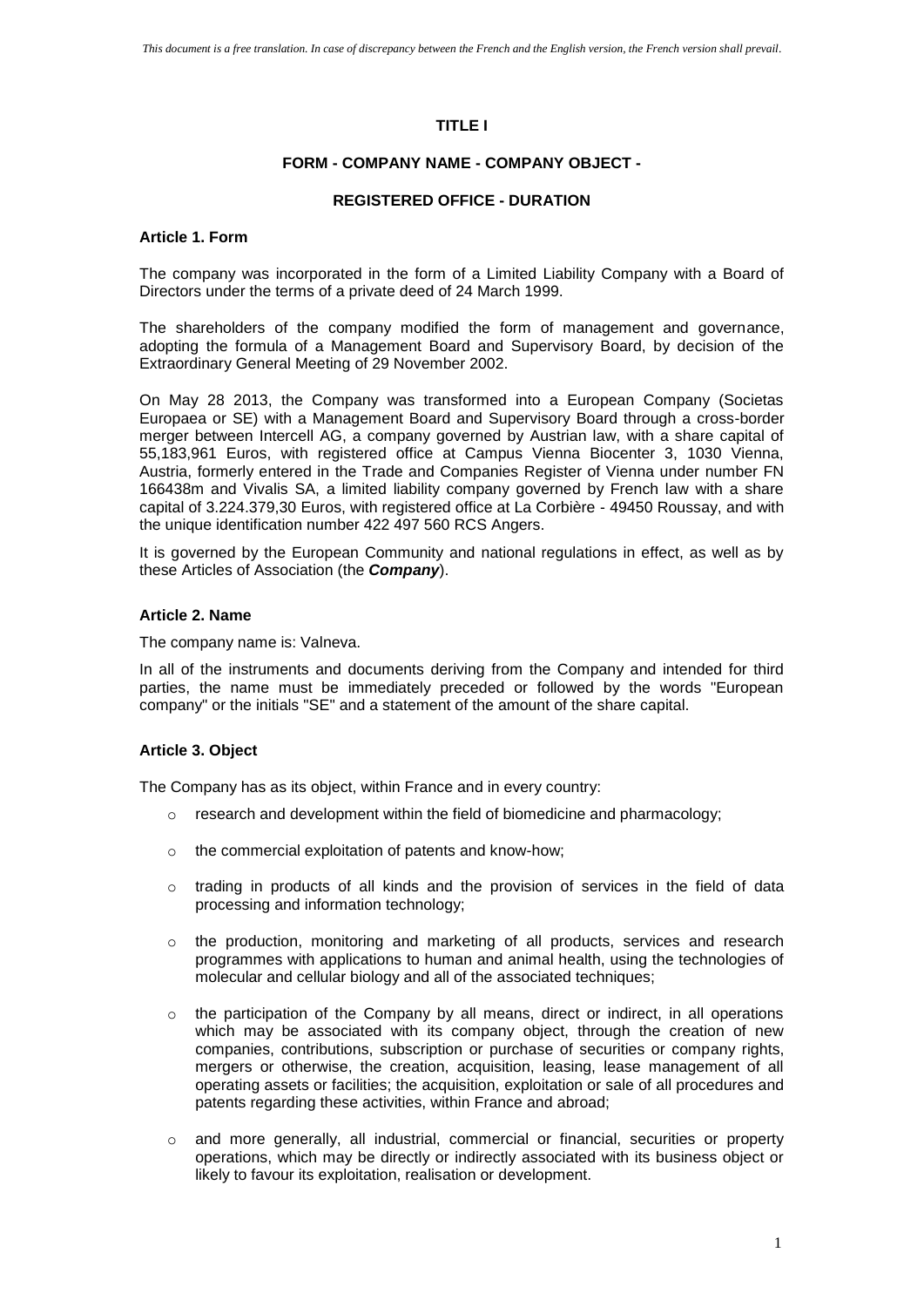# **Article 4. Registered office**

The registered office of the Company is located at 6 rue Alain Bombard, 44800 Saint-Herblain.

The registered office may be transferred to any location within France, upon simple decision by the Supervisory Board and subject to ratification by the shareholders at their next Ordinary General Meeting or by a decision of the Extraordinary General Meeting in accordance with applicable statutory provisions. The transfer of the registered office to another member State of the European Community is subject to ratification of the Special Meeting of the Shareholders in accordance with L. 229-2 of the French commercial code. In the case of a transfer decided in accordance with the law by the Supervisory Board, the latter is authorized to modify the Articles of Association in consequence.

# **Article 5. Duration - Financial year**

The duration of the Company shall be ninety nine (99) years from its first registration in the Trade and Companies Register, except in cases of extension or early dissolution.

The financial year shall begin on 1 January and shall end on 31 December.

# **TITLE II**

# **SHARE CAPITAL – SHARES**

# **Article 6. Share Capital**

The share capital is set at 16,074,817.20 Euros. It is divided into:

- 107,144,934 ordinary shares with nominal value of 0.15 Euro each, fully subscribed and paid up (the *Ordinary Shares*); and
- 20,514 preferred shares convertible into Ordinary Shares with nominal value of 0.15 Euro each, fully subscribed and paid up, granting the holder the special rights defined in these Articles of Association (the *Convertible Preferred Shares*).

The Ordinary Shares and the Convertible Preferred Shares are collectively designated as *the Shares*.

### **Article 7. Change in the share capital**

The share capital shall be increased by any means and by all procedures provided by law. The Extraordinary General Meeting, on the report of the Management Board, has sole competence for deciding on the share capital increase and may delegate such competence as provided by law.

The shareholders shall have a preferential subscription right, in proportion to their Shares, for subscribing to Ordinary Shares in the context of a share capital increase. Shareholders may waive their preferential subscription right in an individual capacity.

The right to the allocation of new Ordinary Shares to the shareholders, following the capitalisation of reserves, profits or issuance premiums, shall belong to the bare owner, subject to the rights of the usufructuary.

Pursuant to the Management Board meeting dated June 7, 2013, noting the exercise of stock options, the share capital has been increased up to 6,092,801.94 Euros through cash contributions of 174,571.20 Euros, including 14,547.60 Euros in nominal.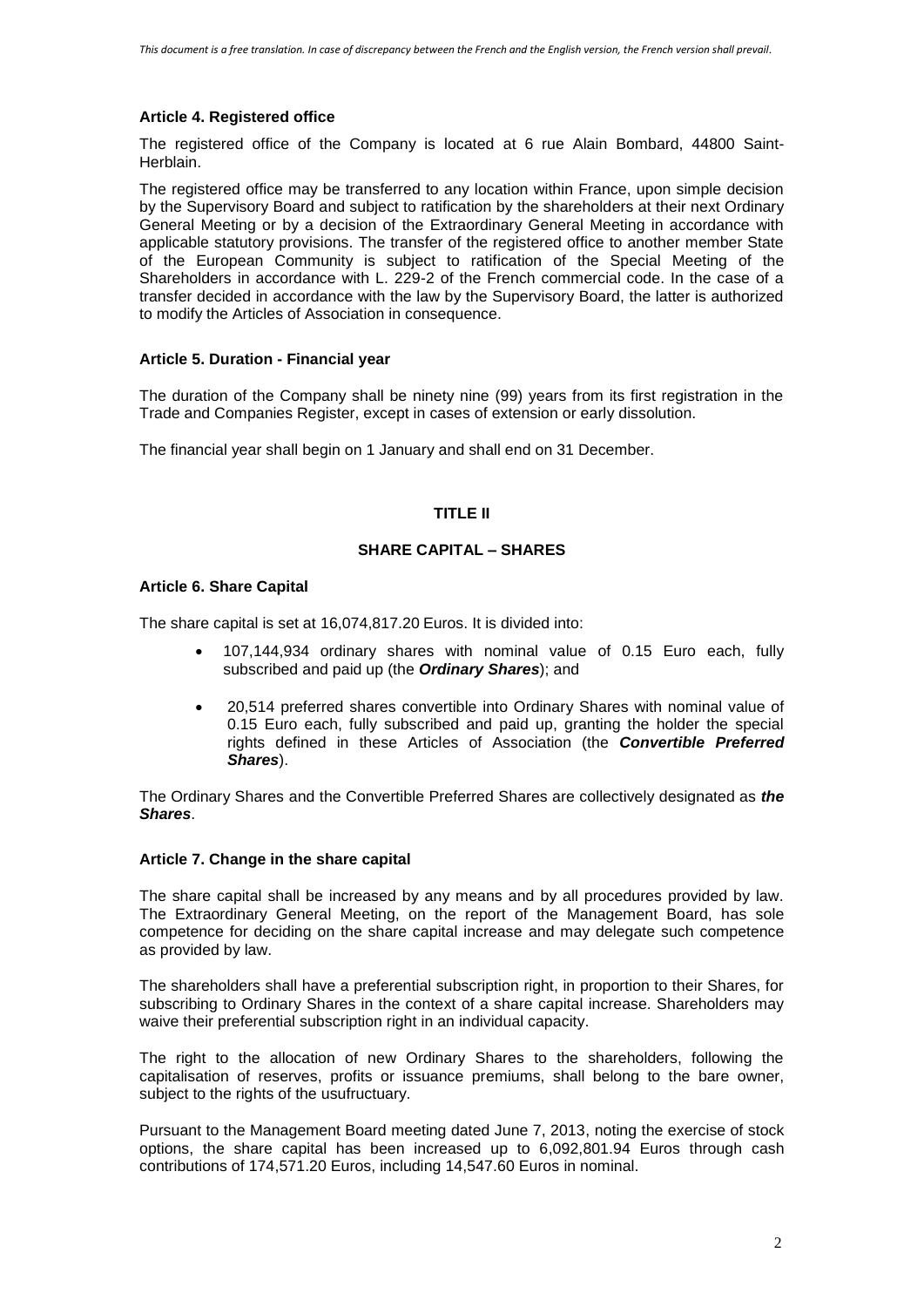Pursuant to the Management Board meeting dated July 5, 2013, the share capital has been increased, through cash contributions, of 2,274,782.25 Euros in nominal, raising it from 6,092,801.94 Euros to 8,367,584.19 Euros.

Pursuant to the Management Board meeting dated July 24, 2013, noting the end of the four years vesting period with respect to free shares allocated to employees on July 23, 2009, the share capital has been increased up to 8,369,159.19 Euros through incorporation of issue premiums of 1,575 Euros.

Pursuant to the Management Board meeting dated October 9, 2013, noting the end of the two years vesting period with respect to free shares allocated to employees on September 6, 2011, the share capital has been increased up to 8,370,659.19 Euros through incorporation of issue premiums of 1,500 Euros.

Pursuant to the Management Board meeting dated January 21, 2014, noting the exercise of stock options, the share capital has been increased up to 8,384,717.19 Euros through cash contributions of 168,696 Euros, including 14,058 Euros in nominal.

Pursuant to the Management Board meeting dated January 21, 2014, noting the definitive allocation of free shares granted by the Company to employees and executive officers on February 22, 2010 (plan 2 - allotment 2), the share capital has been increased up to 8,389,717.14 Euros through incorporation of issue premiums of 4,999.95 Euros.

Pursuant to the Management Board meeting dated March 3, 2014, noting the end of the four years vesting period with respect to free shares allocated to employees on February 22, 2010, the share capital has been increased up to 8,390,317.14 Euros through incorporation of issue premiums of 600 Euros.

On May 21, 2014, the *Directeur Général*, acting by delegation of powers granted by the Management Board on May 12, 2014, noticed the exercise of share issuance rights. Consequently, the share capital of the company has been increased up to 8,465,317.14 Euros, through cash contributions of 2,770,000 Euros, including 75,000 Euros in nominal.

On June 3, 2014, the *Directeur Général*, acting by delegation of powers granted by the Management Board on May 12, 2014, noticed the exercise of share issuance rights. Consequently, the share capital of the company has been increased up to 8,555,317.14 Euros, through cash contributions of 3,486,000 Euros, including 90,000 Euros in nominal.

On June 25, 2014, the *Directeur Général*, acting by delegation of powers granted by the Management Board on May 12, 2014, noticed the exercise of share issuance rights. Consequently, the share capital of the company has been increased up to 8,630,317.14 Euros, through cash contributions of 2,700,000 Euros, including 75,000 Euros in nominal.

Pursuant to the Management Board meeting dated October 2, 2014, noting the end of the four years vesting period with respect to free shares allocated to employees on October  $1<sup>st</sup>$ , 2010, the share capital has been increased up to 8,631,142.14 Euros through incorporation of issue premiums of 825 Euros.

Pursuant to the Management Board meeting dated February 6, 2015, the share capital has been increased, through cash contributions, of 2,734,719.90 Euros in nominal, raising it from 8,631,142.14 Euros to 11,365,862.04 Euros.

As a result of the Management Board meeting held on April 30, 2015, acknowledging stock options subscriptions, the share capital has been raised to 11,377,832.04 Euros, through a cash contribution of 143,640 Euros, including 11,970 Euros as nominal value.

Pursuant to the Management Board meeting dated July 24, 2015, noting the end of the two years vesting period with respect to free shares allocated to employees on July 24, 2013, the share capital has been increased up to 11,382,407.04 Euros through incorporation of issue premiums of 4,575 Euros.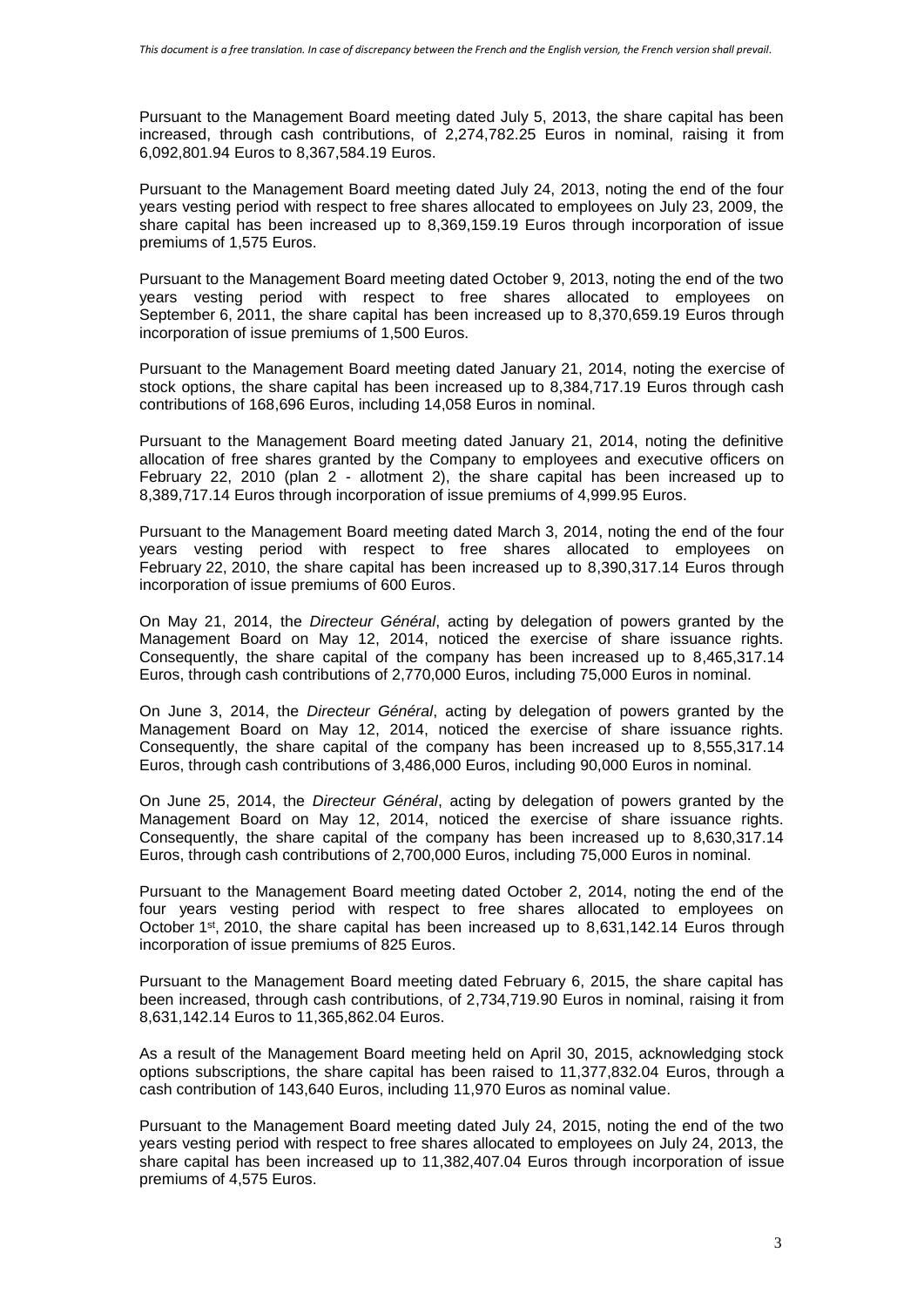As a result of the Management Board meeting held on July 28, 2015, acknowledging the subscription of preferred share convertible into ordinary shares ("Convertible Preferred Shares"), the share capital has been raised to 11,382,568.14 Euros, through a cash contribution of 172,914 Euros, including 161.10 Euros as nominal value.

Pursuant to the Management Board meeting dated September 7, 2015, noting the end of the four years vesting period with respect to free shares allocated to employees on September 6, 2011, the share capital has been increased up to 11,383,243.14 Euros through incorporation of issue premiums of 675 Euros.

On December 14, 2016, pursuant to a decision of the Managing Director, acting by delegation of powers granted by the Management Board on November 30, 2016, the share capital has been increased up to 11,815,935.39 Euros through cash contributions of 7,499,999 Euros, including 432,692.25 Euros in nominal.

Pursuant to a decision of the Managing Director dated May 17, 2017, acting by delegation of powers granted by the Management Board on May 15, 2017, noticed the buy back and the cancellation of 285 Convertible Preferred Shares. Consequently, the share capital of the company has been decreased to 11,815,892.64 Euros, through cash reduction of 42.75 Euros in nominal.

Pursuant to the Management Board meeting dated July 24, 2017, noting the end of the four years vesting period with respect to free shares allocated to employees on July 24, 2013, the share capital has been increased up to 11,816,042.64 Euros through incorporation of issue premiums of 125 Euros.

On October 1, 2018, pursuant to a decision of the Chairman of the Management Board, acting by delegation of powers granted by the Management Board on September 26, 2018, the share capital has been increased up to 13,816,042.74 Euros through cash contributions of 50,000,002.50 Euros, including 2,000,000.10 Euros in nominal.

Pursuant to the Management Board meeting dated May 3, 2019, noting the exercise of equity warrants on April 24, 2019, the share capital has been increased to 13,816,511.49 Euros, through a cash contribution of 8,043.75 Euros, including 468.75 Euros as nominal value.

Pursuant to the Management Board meeting dated July 29, 2019, noting the end of the four years vesting period with respect to free convertible preferred shares allocated to employees or Management Board members on July 28, 2015, the share capital has been increased up to 13,819,470.24 Euros through incorporation of issue premiums of 2,958.75 Euros.

Pursuant to the Management Board meeting dated November 4, 2019, noting the exercise of equity warrants on October 25, 2019, the share capital has been increased to 13,819,938.99 Euros, through a cash contribution of 8,043.75 Euros, including 468.75 Euros as nominal value.

Pursuant to the Management Board meeting dated May 15, 2020, noting the exercise of equity warrants on May 12, 2020, the share capital has been increased to 13,820,407.74 Euros, through a cash contribution of 8,043.75 Euros, including 468.75 Euros as nominal value.

Pursuant to the Management Board meeting dated May 29, 2020, deciding to cancel all of the 17,836,719 preferred shares redeemed by the Company, the share capital was decreased at 13,642,040.55 Euros through cancellation of 17,836,719 preference shares with a par value of 0.01 Euros each, *i.e*. a share capital decrease for the total nominal amount of 178,367.19 Euros.

Pursuant to the Management Board meeting dated July 29, 2020, noting the exercise of equity warrants on July 27, 2020, the share capital has been increased to 13,642,771.80 Euros, through a cash contribution of 19,110 Euros, including 731.25 Euros as par value.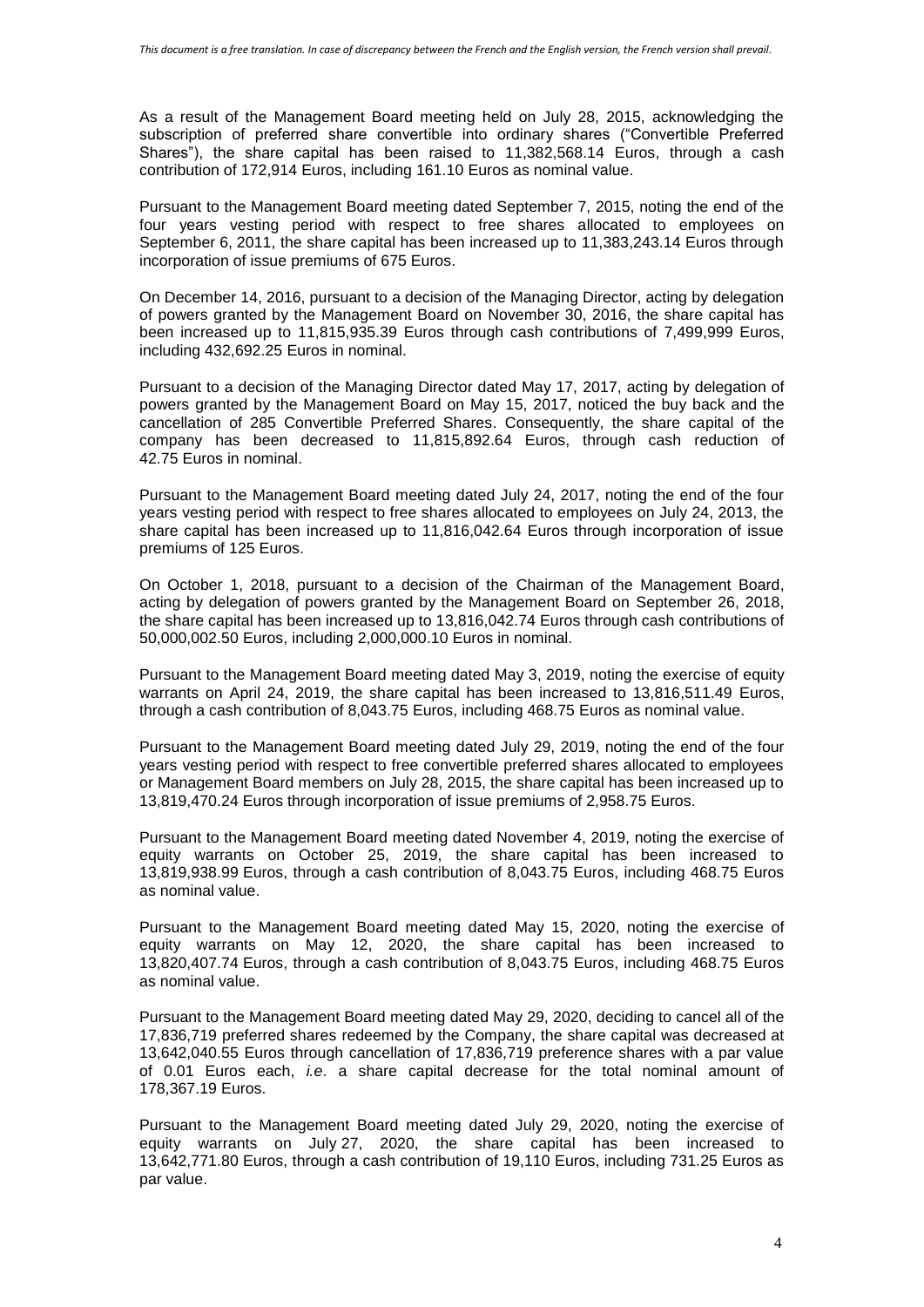Pursuant to the Management Board meeting dated August 31, 2020, noting the exercise of equity warrants on August 25, 2020, the share capital has been increased to 13,643,240.55 Euros, through a cash contribution of 8,043.75 Euros, including 468.75 Euros as par value.

Pursuant to the Management Board meeting dated December 1, 2020, noting the exercise of equity warrants on November 26, 2020, the share capital has been increased to 13,643,709.30 Euros, through a cash contribution of 8,043.75 Euros, including 468.75 Euros as par value.

Pursuant to the Management Board meeting dated December 10, 2020, noting the exercise of equity warrants on December 4, December 7 and December 9, 2020, the share capital has been increased to 13,645,584.30 Euros, through a cash contribution of 32,175 Euros, including 1,875 Euros as par value.

On January 27, 2021, the *Directeur Général* noting (i) the exercise of equity warrants on January 22, 2021 (representing a cash contribution of 8,043.75 Euros, including 468.75 Euros as par value), and (ii) the exercise of stock options between January 18 and January 25, 2021 inclusive (representing a total cash contribution of 2,200,886.75 Euros, including 118,511.25 Euros as par value). Consequently, the share capital of the company has been increased up to 13,764,564.30 Euros.

Pursuant to the Management Board meeting dated May 6, 2021, the share capital has been increased, through cash contributions, by 1,062,414.30 Euros in nominal value, raising it from 13,764,564.30 Euros to 14,826,978.60 Euros.

Pursuant to the Management Board meeting dated May 7, 2021, the share capital has been increased, through cash contributions, by 159,362.10 Euros in nominal value, raising it from 14,826,978.60 Euros to 14,986,340.70 Euros.

Pursuant to the decisions of the *Directeur Général* dated August 26, 2021 (acting by delegation of powers granted by the Management Board on January 25, 2021), noting the exercise of equity warrants on August 19, 2021, the share capital has been increased to 14,986,809.45 Euros through a cash contribution of 8,043.75 Euros, including 468.75 Euros as par value.

Pursuant to the decisions of the *Directeur Général* dated September 3, 2021 (acting by delegation of powers granted by the Management Board on January 25, 2021), noting the exercise of equity warrants on September 2, 2021, the share capital has been increased to 14,987,278.20 Euros through a cash contribution of 8,043.75 Euros, including 468.75 Euros as par value.

Pursuant to the Management Board meeting dated October 4, 2021, deciding to cancel all of the 4,025 Ordinary Shares held as treasury shares by the Company following termination of its liquidity agreement, the share capital was decreased to 14,986,674.45 Euros through cancellation of 4,025 Ordinary Shares with a par value of 0.15 Euros each, i.e., a share capital decrease for the total nominal amount of 603.75 Euros.

Pursuant to the Management Board meeting dated October 28, 2021, the share capital has been increased, through cash contributions, by 675,000 Euros in nominal value, raising it from 14,986,674.45 Euros to 15,661,674.45 Euros.

Pursuant to the Management Board meeting dated October 30, 2021, the share capital has been increased, through cash contributions, by 101,250 Euros in nominal value, raising it from 15,661,674.45 Euros to 15,762,924.45 Euros.

Pursuant to the decisions of the *Directeur Général* dated December 9, 2021 (acting by delegation of powers granted by the Management Board on January 25, 2021), noting the exercise of equity warrants on December 6, December 7 and December 8, 2021, the share capital has been increased to 15,764,799.45 Euros through a cash contribution of 32,175 Euros, including 1,875 Euros as par value.

Pursuant to the Management Board meeting dated December 15, 2021, noting the end of the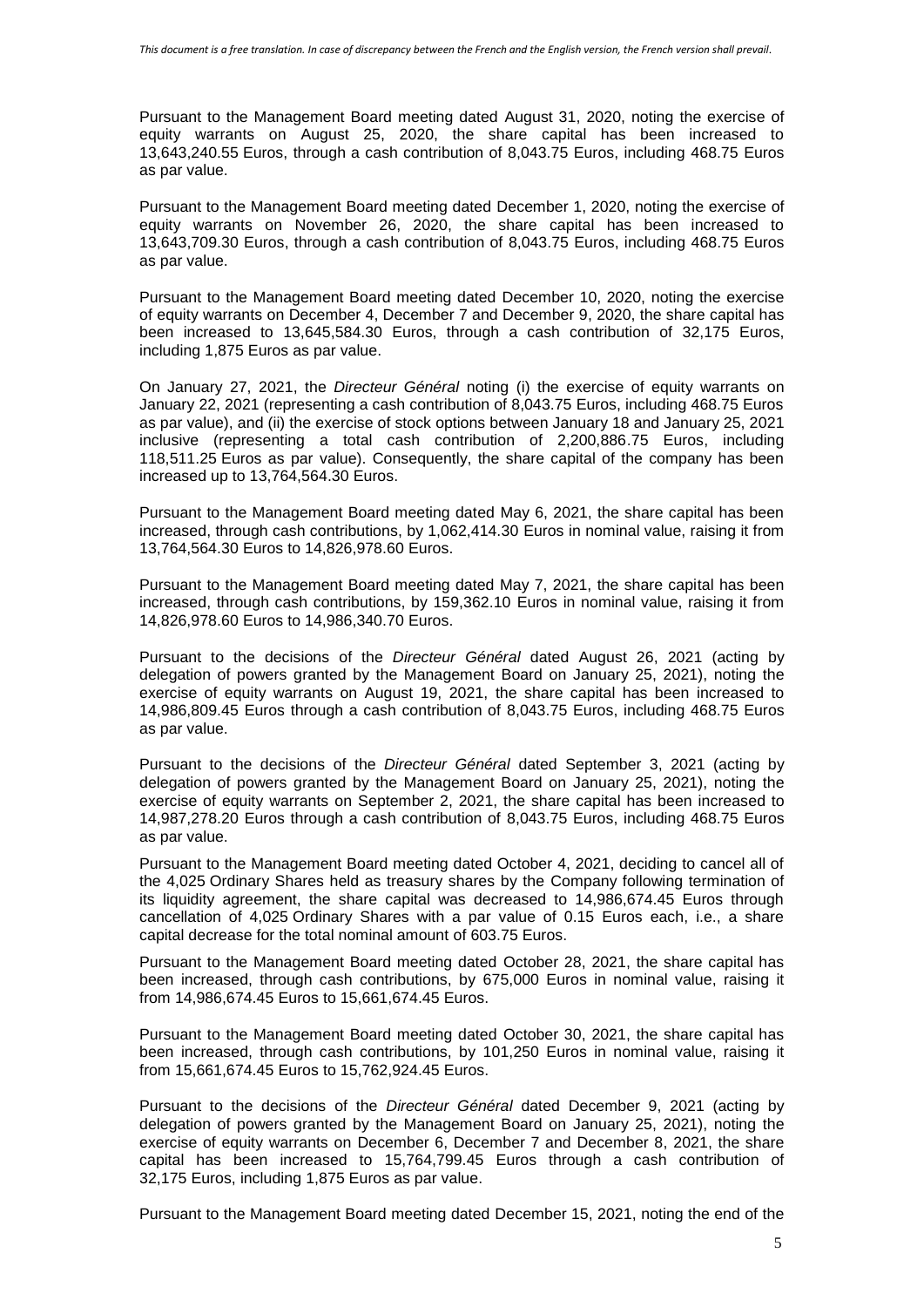four years vesting period with respect to free convertible preferred shares allocated to employees or Management Board members on December 15, 2017, the share capital has been increased up to 15,769,668.90 Euros through incorporation of issue premiums of 4,869.45 Euros.

Pursuant to the decisions of the *Directeur Général* dated December 22, 2021 (acting by delegation of powers granted by the Management Board on December 15, 2021), noting the conversion, with effect on December 16, 2021, of Convertible Preferred Shares definitively allotted by the Management Board on December 15, 2021, the share capital has been increased to 15,785,862.75 Euros as a result of the conversion of 4,115 Convertible Preferred Shares with a par value of 0.15 euro each into 112,074 new Ordinary Shares, also with a par value of 0.15 euro each (representing a net share capital increase of 16,193.85 Euros, paid up by debiting the special blocked reserve account).

Pursuant to the decisions of the *Directeur Général* dated January 11, 2022 (acting by delegation of powers granted by the Management Board on December 15, 2021), noting the conversion, with effect on January 3 and 4, 2022, of Convertible Preferred Shares definitively allotted by the Management Board on December 15, 2021, the share capital has been increased to 15,897,421.05 Euros as a result of the conversion of 28,348 Convertible Preferred Shares with a par value of 0.15 euro each into 772,070 new Ordinary Shares, also with a par value of 0.15 euro each (representing a net share capital increase of 111,558.30 Euros, paid up by debiting the special blocked reserve account).

Pursuant to the decisions of the *Directeur Général* dated January 26, 2022 (acting by delegation of powers granted by the Management Board on January 17, 2022), noting (i) the exercise of equity warrants on January 21, 2022 (representing a total cash contribution of 8,043.75 Euros, including 468.75 Euros as par value), and (ii) the exercise of stock options between January 4 and January 11, 2022 inclusive (representing a total cash contribution of 3,908,987.37 Euros, including 176,458.65 Euros as par value), the share capital of the company has been increased up to 16,074,348.45 Euros.

Pursuant to the decisions of the *Directeur Général* dated February 25, 2022 (acting by delegation of powers granted by the Management Board on January 17, 2022), noting the exercise of equity warrants on February 4, 2022, the share capital of the company has been increased up to 16,074,817.20 Euros through a cash contribution of 8,043.75 Euros, including 468.75 Euros as par value.

### **Article 8. Paying up of the shares**

Shares subscribed in cash shall mandatorily be paid up for at least a quarter of their nominal value on subscription and if necessary, for the entire issuance premium.

The paying in of the surplus shall take place on one or several occasions, at the decision of the Management Board, within five years of the date on which the share capital increase has become final.

Calls for funds shall be brought to the attention of subscribers by registered letter with notice of receipt, sent at least fifteen days before the date set for each payment. Payments shall be made either to the registered office or to any other place indicated for this purpose.

Any delay in the payment of amounts due on the unpaid amount of the Shares shall entail, *ipso jure* and without any formality being necessary, the payment of interest at the legal rate, starting from the due date, without prejudice to the personal action that the Company may take against the defaulting shareholder and the enforcement measures provided by law.

### **Article 9. Reduction - amortisation of the share capital**

The reduction of the share capital shall be authorised or decided by the Extraordinary General Meeting, which may delegate all of the powers to the Management Board for the execution of the same. In no case may it infringe the equal standing of shareholders.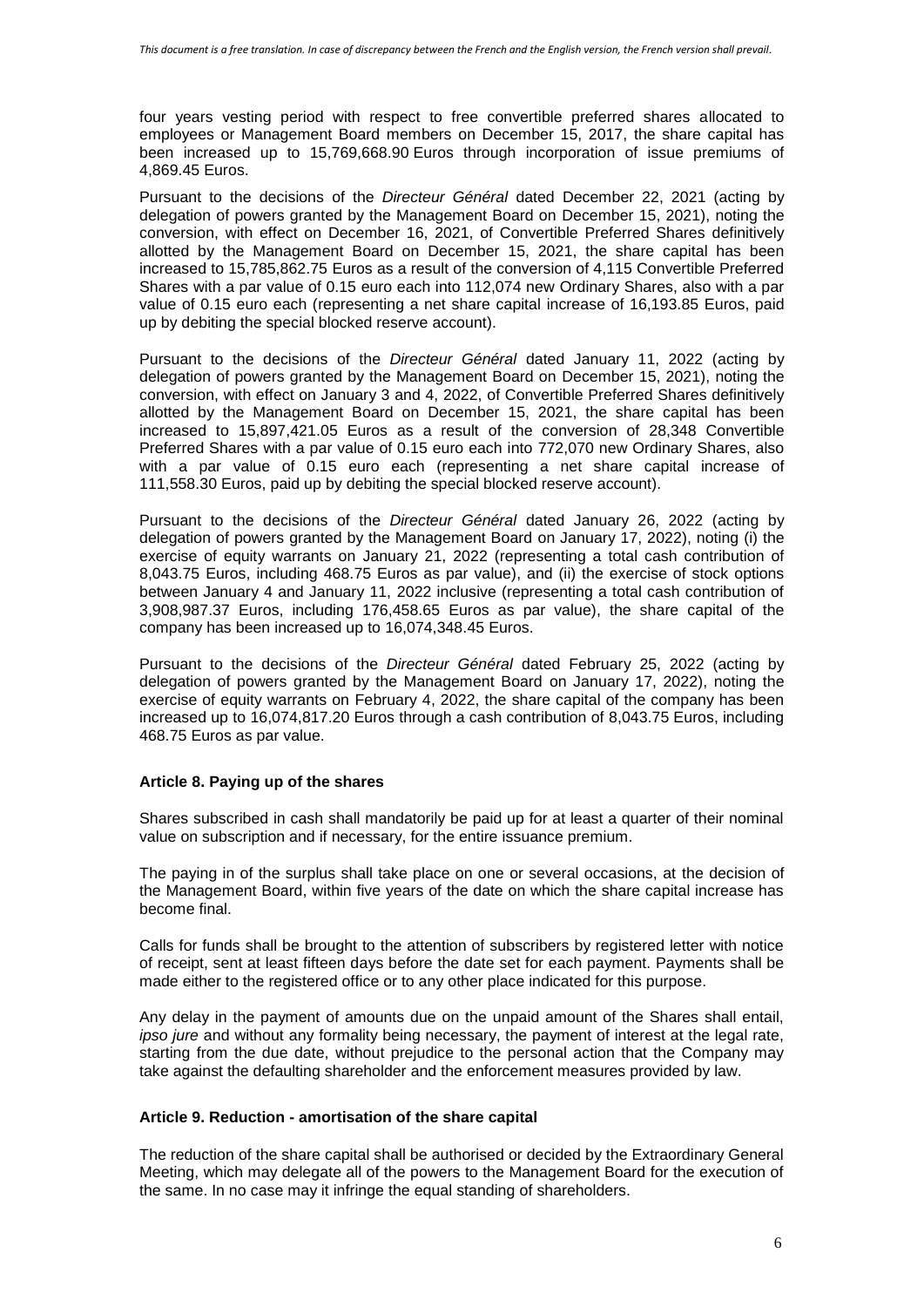The reduction of the share capital to an amount less than the legal minimum may only be decided under the condition precedent of a share capital increase intended to bring it to an amount at least equal to this minimum, unless the Company is transformed into a company of another form.

In the event of failure to comply with these provisions, any interested party may apply to a court for the dissolution of the Company.

At the same time, the court cannot pronounce the dissolution if the adjustment has taken place on the day on which it rules on the merits.

The share capital may be amortised in accordance with the law.

### **Article 10. Form of the Shares**

*Article 10.1 - Form of the Ordinary Shares*

1. The fully paid up Ordinary Shares may take nominative or bearer form, at the choice of the shareholder, subject to the legal and regulatory provisions in effect.

The Ordinary Shares are recorded in the shareholders' accounts under the conditions and pursuant to the procedures provided by law. The securities recorded in the account are transferred by transfer from account to account. Records in the accounts, payments and transfers are carried out in accordance with legal and regulatory requirements.

2. For the purposes of identifying the holders of bearer shares, the Company is entitled, according to legal and regulatory requirements, to ask at its own expense the central depository responsible for maintaining the securities issuance account (the *Central Depositary*), as per the case, for the name or company name, nationality, year of birth or year of incorporation and the addresses of the holders of securities conferring immediate or future voting rights at its meetings and the number of shares held by each of them, as well as, if applicable, the restrictions which may affect the securities.

With regard to the list provided to the Company by the Central Depositary, the Company has the right to request either from the Central Depository, or directly from the persons on this list and which the Company believes may be registered as an intermediary and on behalf of third party owners of securities, the information provided in the preceding paragraph regarding the owners of the securities.

These persons shall be required, if they have the capacity of intermediary, to disclose the identity of the owners of these securities. The information shall be provided directly to the authorised financial intermediary which holds the account, with the obligation of this latter party to notify it, as appropriate, to the Issuer or to the Central Depository.

The Company is also entitled, with regard to the securities in the nominative form, to ask, at any time, the intermediary registered on behalf of third party owners of the securities to disclose the identity of the owners of these securities.

For as long as the Company considers that certain holders of securities, in bearer or nominative form, whose identity has been disclosed to it are acting as holders on behalf of third party owners of the shares, it shall be entitled to ask these owners to reveal the identity of the owners of the securities, under the conditions provided above.

Following the requests for information cited above, the Company shall be entitled to request that any legal person owning Shares of the Company representing more than 2% of its share capital or voting rights reveals the identity of persons holding directly or indirectly more than one third of the share capital of this legal person or of the voting rights which are exercised at the general meetings of the same person.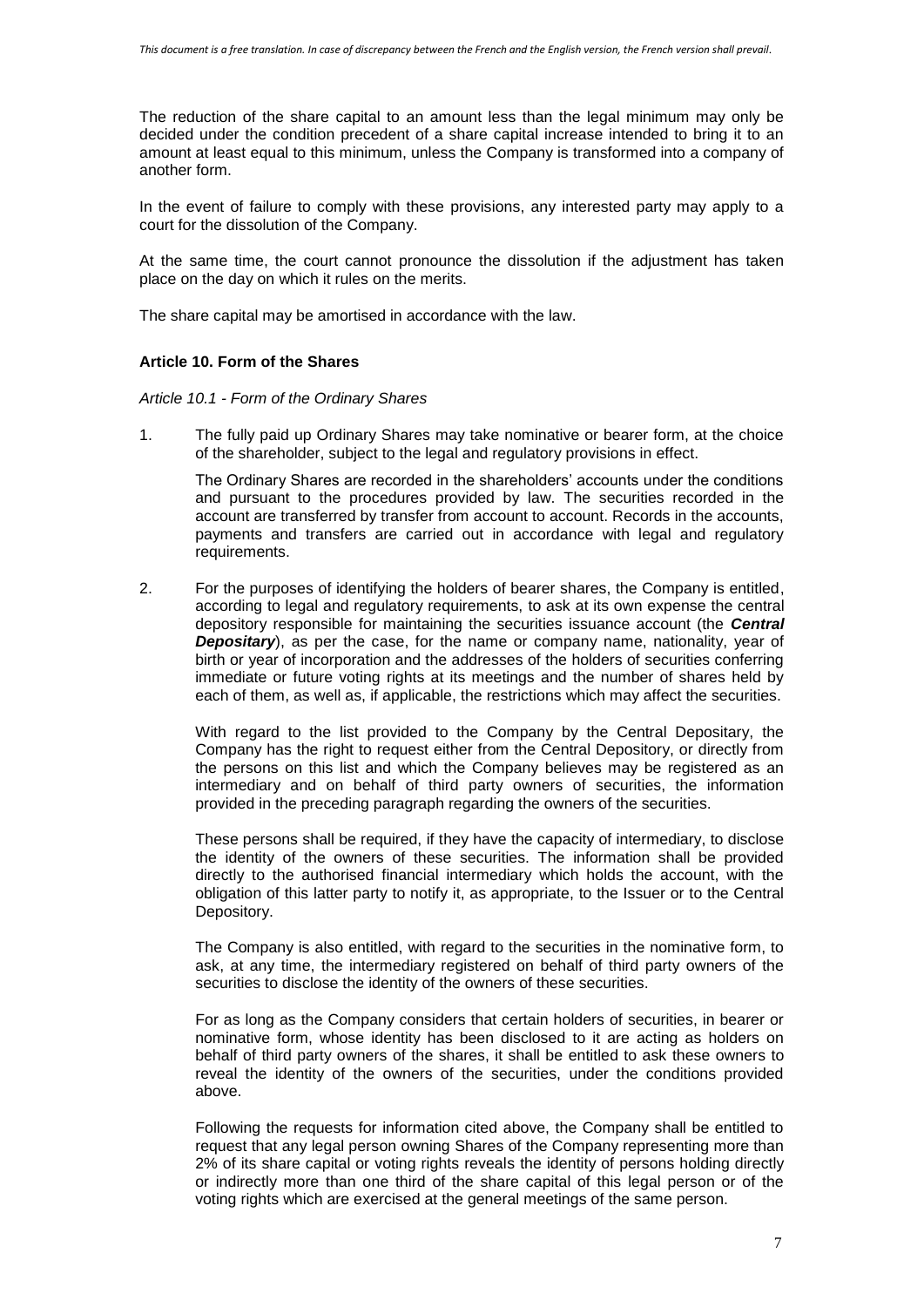When the person forming the object of a request pursuant to the stipulations of this Article has not submitted the information so requested within the legal and regulatory deadlines or has transmitted incomplete or erroneous information regarding either its capacity or the owners of the securities, the Ordinary Shares or the securities giving immediate or future access to the share capital for which the person has been entered in the account shall be deprived of voting rights for all General Meetings to be held until the date of regularisation of identification, with the payment of dividends deferred until that date.

*Article 10.2 - Form of preferred shares convertible into Ordinary Shares (Convertible Preferred Shares)*

- 1. The Convertible Preferred Shares are registered shares.
- 2. The provisions of Article 10.1 " Form of Ordinary Shares ", § 2., also apply to the Convertible Preferred Shares, subject to the following characteristics of the latter.

### **Article 11. Indivisibility of Shares**

Shares are indivisible with respect to the Company. The undivided joint owners of shares shall be represented at General Meetings by one of their number or by a joint representative of their choice. In the absence of agreement among them on the choice of a representative, the latter shall be designated by order of the President of the Commercial Court ruling in summary proceedings at the request of the first joint owner to take action.

The bare owner and the usufructuary have the right to participate in collective decisions. The voting right attached to the Share belongs to the usufructuary for the Ordinary General Meetings and to the bare owner for the Extraordinary General Meetings. Shareholders may nevertheless agree among themselves on any other allocation for the exercise of the voting right at General Meetings. In this event, they shall bring their agreement to the attention of the Company by registered letter addressed to the registered office, with the Company obliged to observe this agreement for any General Meeting to be convened after the expiry of a onemonth deadline after sending the registered letter, with the postmark serving as evidence of the date of dispatch.

The right of the shareholder to obtain notification of the company documents or to consult them may also be exercised by each of the joint owners of the undivided Shares, by the usufructuary and the bare owner of Shares.

### **Article 12. Transfer and Transmission of Shares - Crossing of Threshold**

The transfer of Shares shall be made by transfer from account to account, pursuant to the law.

In the event of a share capital increase, the Shares shall be negotiable as of its final conclusion.

Movements of securities for which due payments have not been made shall not be authorised.

In addition to the legal obligation to inform the Company of holdings of certain fractions of the share capital and to make any resulting declaration of intent, each natural or legal person, acting alone or in concert, who comes to hold or ceases to hold a fraction equal to 2% of the share capital or voting rights, or any multiple of this percentage, shall be obliged to notify the Company of the same within four stock exchange trading days, as soon as one of these thresholds is crossed, by registered letter with notice of receipt, addressed to the registered office of the Company, specifying the number of shares, corresponding voting rights and securities giving access to the share capital that it holds alone or in concert.

In order to determine the stipulated thresholds, account shall also be taken of the Shares held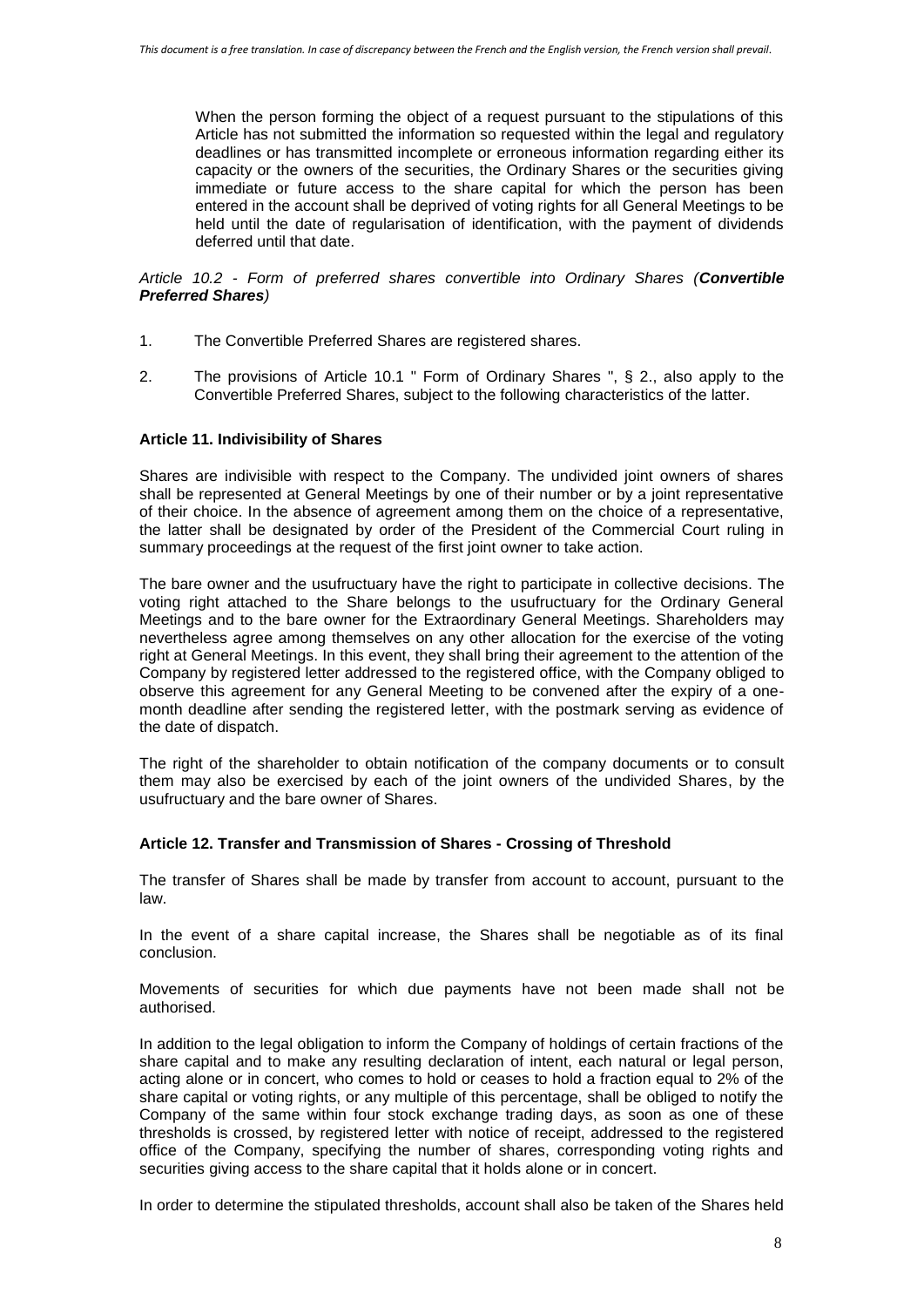indirectly and of Shares regarded as owned Shares, as defined by the provisions of Articles L. 233-7 *et seq.* of the French Commercial Code.

In each of the declarations cited above, the declaring party shall certify that the declaration made includes all shares held or possessed pursuant to the provisions of Articles L. 233-*7 et seq.* of the French Commercial Code. It shall also indicate the date or dates of acquisition.

This disclosure obligation applies in all cases of crossing thresholds stipulated above, including the thresholds prescribed by law.

Failure to observe the notification obligation cited above shall be sanctioned, at the demand (recorded in the minutes of the Meeting) of one or several shareholders who together hold a fraction of at least 2% of the share capital or voting rights of the Company, by suspension of voting rights attached to the Shares which exceed the fraction that has not been regularly declared for each General Meeting of Shareholders held until the date of regularisation of the notification.

Furthermore, in the event that the registered shareholder knowingly disregards the notification obligation for threshold crossing with regard to the Company, the Commercial Court within the jurisdiction of which the Company has its registered office may, at the request of the Company or of a shareholder, pronounce the complete or partial suspension of voting rights, for a total period not exceeding five years, against any shareholder who has not made the declarations cited above or who has not observed the content of the declaration of intent provided in Article L. 233-7 VII of the French Commercial Code within six (6) months of the publication of the said declaration.

### **Article 13. Rights and obligations attached to the Shares**

*Article 13.1 - Rights and obligations common to the Shares*

- 1. Each Share gives the right to participate in collective decisions, as well as the right to be informed of the progress of the Company and to receive certain documents at times and under the conditions provided by law and these Articles of Association.
- 2. Shareholders shall only bear losses up to the limit of their contributions.

Subject to the provisions of the law and of these Articles of Association, no majority may impose an increase in their commitments. The rights and obligations attached to the Share shall follow the security regardless of its holder.

3. The ownership of a Share shall entail the *ipso jure* adhesion to the decisions of the General Meeting and to these Articles of Association.

The assignment shall include all dividends fallen due and falling due, as well as any portion of the reserve fund, unless otherwise notified to the Company.

The heirs, creditors, assignees or other representatives of a shareholder may not, under any pretext, require the sealing of the property and company documents, demand the division or the sale by auction of these assets or interfere in the administration of the Company. In order to exercise their rights, they shall refer to the company inventories and to the decisions of the General Meeting.

4. Whenever it is necessary to possess a certain number of Shares in order to exercise any right, in the event of an exchange, consolidation or attribution of securities or for an increase or reduction in the share capital, a merger or any other transaction, shareholders holding a number of Shares less than that required shall only be able to exercise these rights provided that they personally ensure that they obtain the required number of Shares.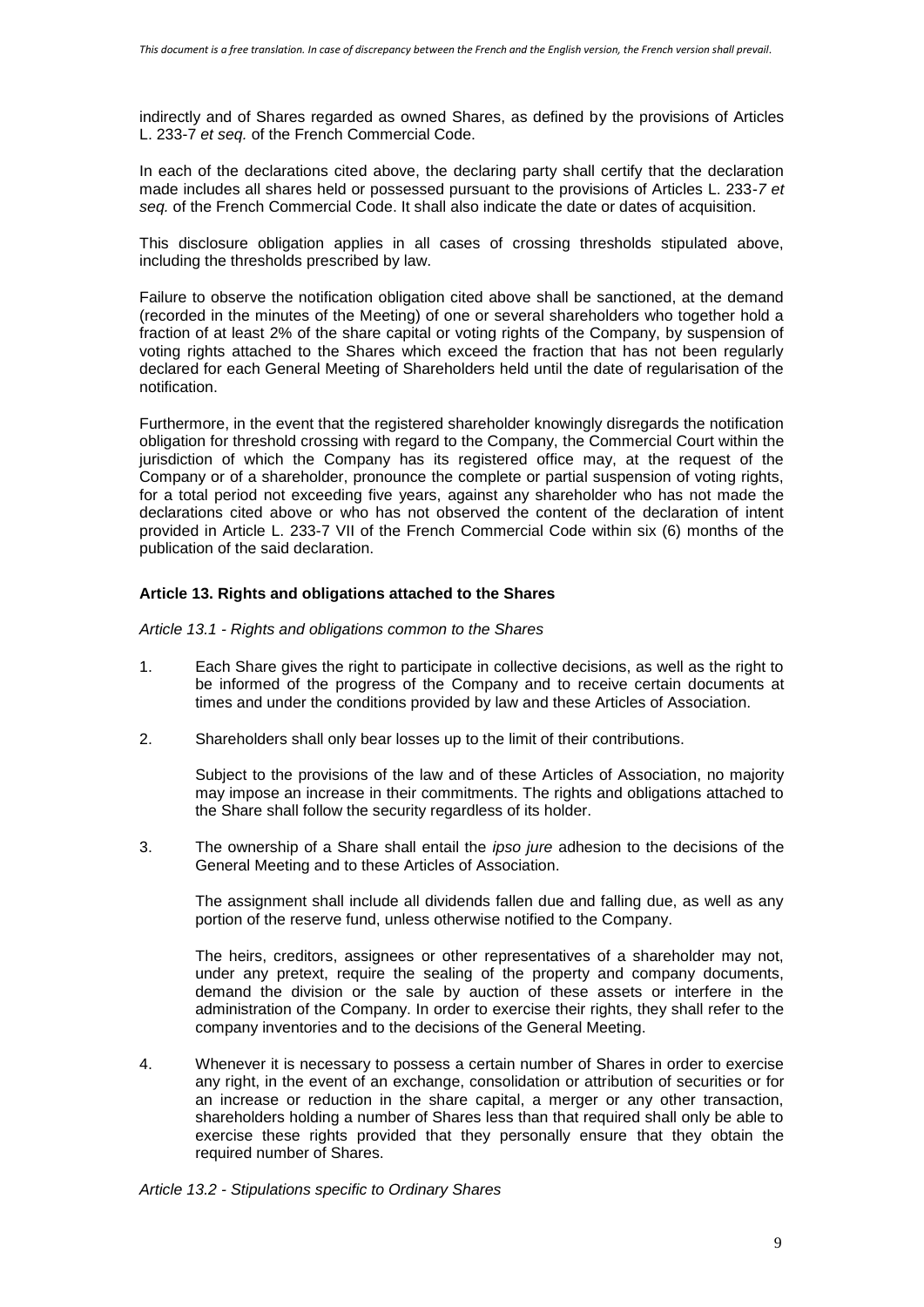- 1. Each Ordinary Share confers a right of ownership of the Company's assets, to profitsharing and to the liquidation surplus, to a share proportional to the stake in the share capital which it represents, taking into account, where appropriate, amortised and unamortised, paid up and unpaid share capital, for the nominal amount of the Shares and the rights of the different classes of Shares.
- 2. Except in cases where the law provides otherwise and with the exception of the double voting right provided below, each shareholder shall have as many voting rights and express as many votes at Meetings as he has Ordinary Shares fully paid up for all of the due payments. For the same nominal value, each capital or participating Ordinary Share shall confer one vote.
- 3. A double voting right, considering the proportion of the share capital which they represent, shall be attributed to all fully paid up Ordinary Shares, which shall be documented by a registration in the nominative form for at least two years, starting from the registration of the Company in the form of a European company, in the name of the same shareholder. This right is also granted on issuance, in the event of a share capital increase through incorporation of reserves, profits or issue premiums, to the Ordinary Shares attributed as a bonus to a shareholder by virtue of former Ordinary Shares for which it has already benefited from this right.

*Article 13.3 - Stipulations specific to Convertible Preferred Shares*

*Rights attaching to the Convertible Preferred Shares*

The Convertible Preferred Shares will not be entitled to the distribution of dividends.

The Convertible Preferred Share does not carry voting rights in General Meeting. In accordance with the provisions set by statute and Article 32 of these Articles of Association, it confers a right to participate and vote in special shareholders meetings for holders of Convertible Preferred.

The Convertible Preferred Shares do not carry preferential subscription rights to capital increases or any other corporate action with preferential subscription rights to Ordinary Shares and will not benefit from capital increases by free grants of new shares or by increasing the nominal amount of existing ordinary shares or through the capitalization of reserves, earnings or other items that may be capitalized, or through free grants of securities giving access to shares for the benefit of holders of ordinary shares.

The Convertible Preferred Shares are non-transferable.

*Right to convert Convertible Preferred Shares into Ordinary Shares subject to conditions*

*(i) Conditions for converting Convertible Preferred Shares into Ordinary Shares*

The Convertible Preferred Shares may be converted into Ordinary Shares at the end of four (4) years from their issuance date or their allocation date (the **Conversion Date**), according to a conversion ratio determined in the conditions described hereunder (the **Conditions of Convertible Preferred Shares**):

The number of Ordinary Shares that may result from the conversion will be calculated according to a conversion ratio determined by the Management Board based on the volume weighted average price of the Company's share for a period defined by the Management Board (**Volume Weighted Average Price**) on the Conversion Date (the **Conversion Ratio**). It being stipulated that the Management Board will determine for this purpose on the date the Convertible Preferred Shares are issued or awarded:

> the Volume Weighted Average Price from which the Convertible Preferred Shares may confer a right of conversion (the **Floor Price**) that may not, in any case be less than EUR 4;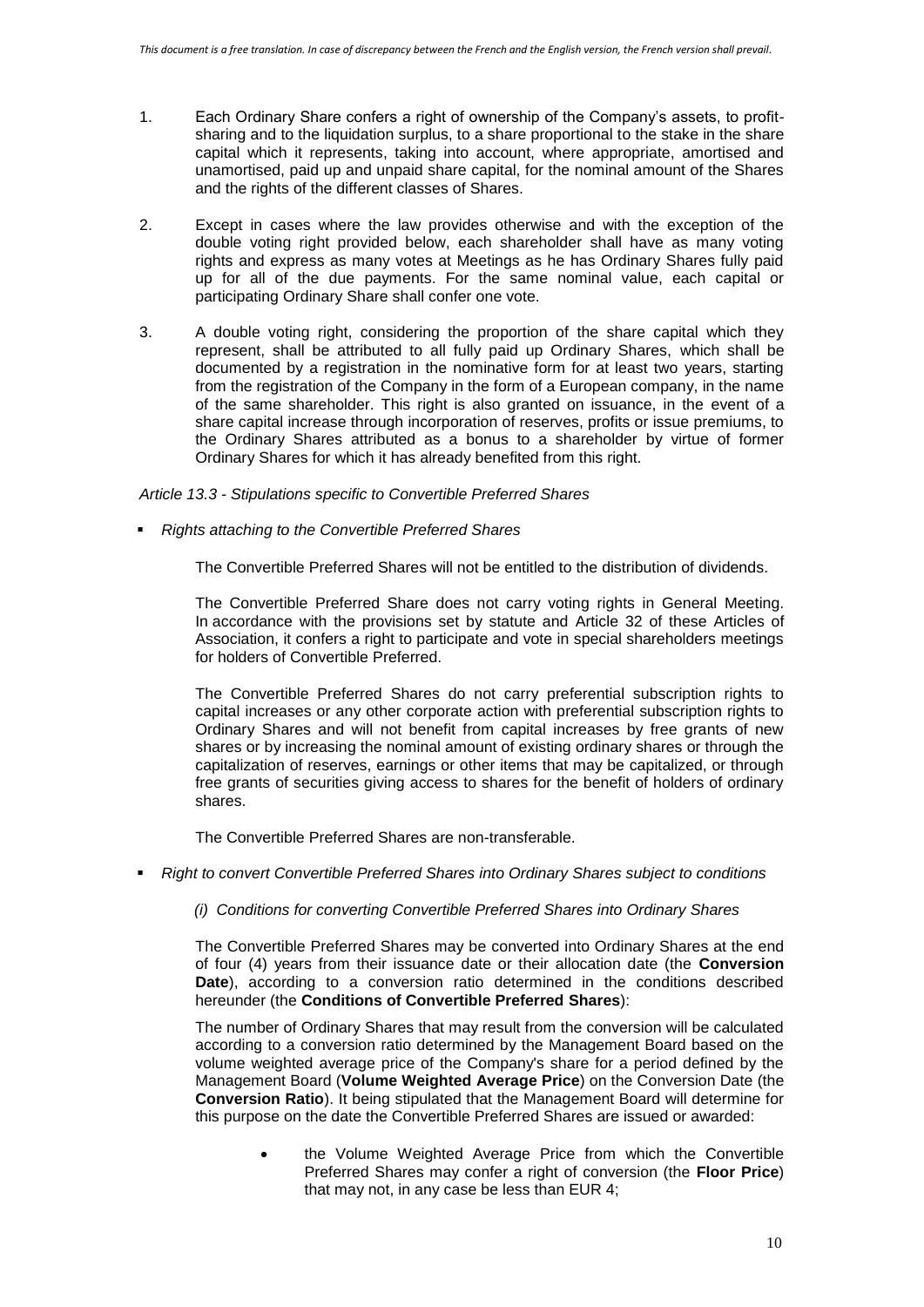the target price on the Conversion Date above which the Ordinary Shares issued from the conversion will not increase (the **Ceiling Price**).

The Convertible Preferred Shares may not represent more than 6% of the share capital.

#### *(ii) Procedures for conversion of Convertible Preferred Shares into Ordinary Shares*

Subject to fulfillment of the Conditions of the Convertible Preferred Shares, the Convertible Preferred Shares will, on the Date of Conversion, be converted by the Company into Ordinary Shares at the request of the holder as from the Conversion Date and up to the cut-off date determined by the Management Board after which the Convertible Preferred Shares will automatically be converted if the holder has not requested conversion during this period.

The conversion of Convertible Preferred Shares into Ordinary Shares shall not require any payment by the holders of the Convertible Preferred Shares.

The nominal value of each of the Ordinary Shares shall be paid up by debiting the special blocked reserve account created for that purpose in the accounts (shareholders' equity) of the Company.

The conversion of Convertible Preferred Shares into Ordinary Shares will constitute de facto waiver by shareholders of their preferential subscription rights resulting from new ordinary shares that will be, as applicable, issued pursuant to this conversion.

The Ordinary Shares resulting from the conversion of Convertible Preferred Shares will be definitively fungible with existing ordinary shares of the company as from the conversion date.

When the total number of Ordinary Shares to be received by a holder of Convertible Preferred Shares by applying the Conversion Ratio to the number of Convertible Preferred Shares held is not a whole number, said holder will receive the next lowest number of Ordinary Shares.

The Management Board must note for the record, as applicable, the number of Ordinary Shares resulting from the conversion of Convertible Preferred Shares, and make the necessary modifications to the bylaws, in particular with respect to the allocation of Shares per class and record the capital increase as required by law.

On conversion of the Convertible Preferred Shares, every holder of Convertible Preferred Shares may obtain a number of Ordinary Shares calculated with regard to the number of Convertible Preferred Shares which it holds on the basis of the Conversion Ratio in effect.

When the number of Ordinary Shares so calculated is not a whole number, the fraction of Ordinary Shares forming a fractional lot shall be paid in cash.. In such an event, the holder of Convertible Preferred Shares shall receive an amount equal to the product (i) of the fraction of an Ordinary Share forming a fractional lot and (ii) an amount equal to the first recorded market price of the Ordinary Share for the stock exchange trading session preceding that of the ipso jure conversion of the Convertible Preferred Shares into Ordinary Shares.

Such amount shall be debited from the special blocked reserve account created for that purpose in the accounts (shareholders' equity) of the Company and, as the case may be, from any available reserve accounts.

*(iii) Protection of the individual rights of holders of Convertible Preferred Shares*

*Amortisation of the share capital – Modification of profit-sharing – Issuance of*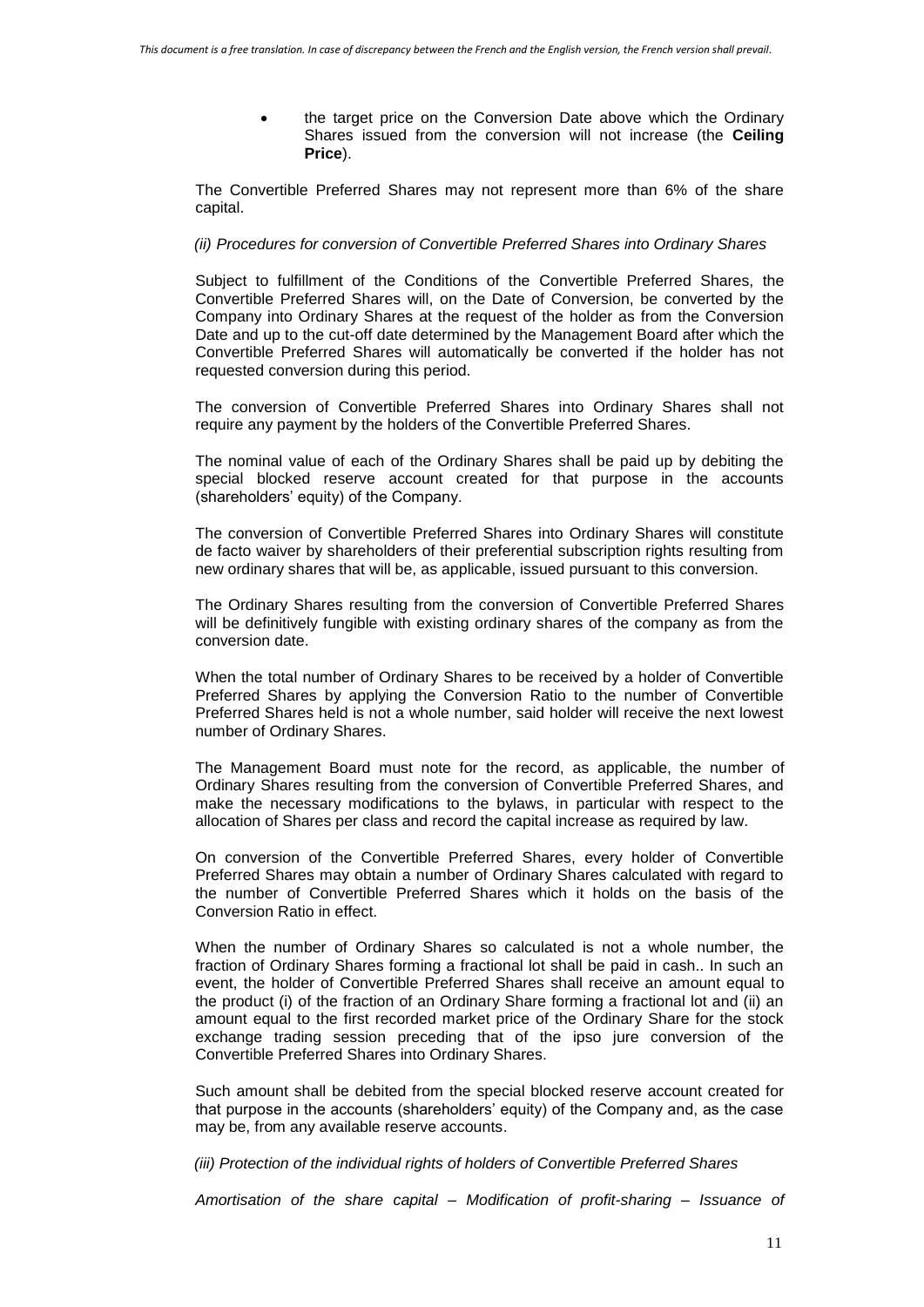#### *preferred shares*

The Company shall have the right to amortise its share capital, to modify the rules for sharing of its profits or the issuance of preferred shares, provided that, for as long as Convertible Preferred Shares are in circulation, it has taken the necessary measures to preserve the rights of the holders of the Convertible Preferred Shares, pursuant to the stipulations of the paragraph "*Financial Operations of the Company*" below.

### *Capital reduction due to losses*

In the event of reduction of the share capital of the Company due to losses and carried out through a reduction in the nominal amount or number of shares comprising the share capital, the rights of the holders of the Convertible Preferred Shares shall consequently be reduced, as if the holders of the Convertible Preferred Shares had converted their Convertible Preferred Shares before the date on which the capital reduction had become final.

#### *Financial operations of the company*

On conclusion of one of the following operations:

- 1. financial operations with a listed preferential subscription right;
- 2. attribution of bonus ordinary shares of the Company to shareholders, division or consolidation of shares;
- 3. free attribution to shareholders of any financial instruments other than the ordinary shares of the Company;
- 4. absorption, merger, division;
- 5. amortisation of the share capital;

which the Company could realise starting from the date of issuance of the Convertible Preferred Shares, the maintenance of rights of holders of the Convertible Preferred Shares shall be ensured by carrying out an adjustment of the Conversion Ratio, pursuant to the following procedures (the *Adjusted Conversion Ratio*).

This adjustment shall be carried out in such a way that it equalises the value of the Ordinary Shares, to the nearest thousandth of an Ordinary Share, which have been obtained in the event of conversion of the Convertible Preferred Shares immediately after the realisation of one of the above-mentioned operations, and the value of Ordinary Shares that would be obtained in case of conversion of Convertible Preferred Shares immediately after said operation.

In the event of adjustments carried out pursuant to paragraphs 1 to 5 below, the new Conversion Ratio shall be determined to the nearest thousandth (0.0005 being rounded up to the nearest thousandth, i.e. to 0.001). Any further adjustments shall be carried out on the basis of the preceding Conversion Ratio so calculated and rounded. At the same time, the Ordinary Shares shall only give rise to the delivery of a full number of Ordinary Shares, with the payment of partial Shares being specified in the paragraph "*Payment of partial shares*" above.

1. In the case of financial operations entailing a listed preferential subscription right, the Adjusted Conversion Ratio shall be equal to the product of the current Conversion Ratio before the start of the operation in question and the ratio below:

> Value of the Ordinary Share after detachment of the preferential subscription right + value of the preferential subscription right

Value of the Ordinary Share after detachment of the preferential subscription right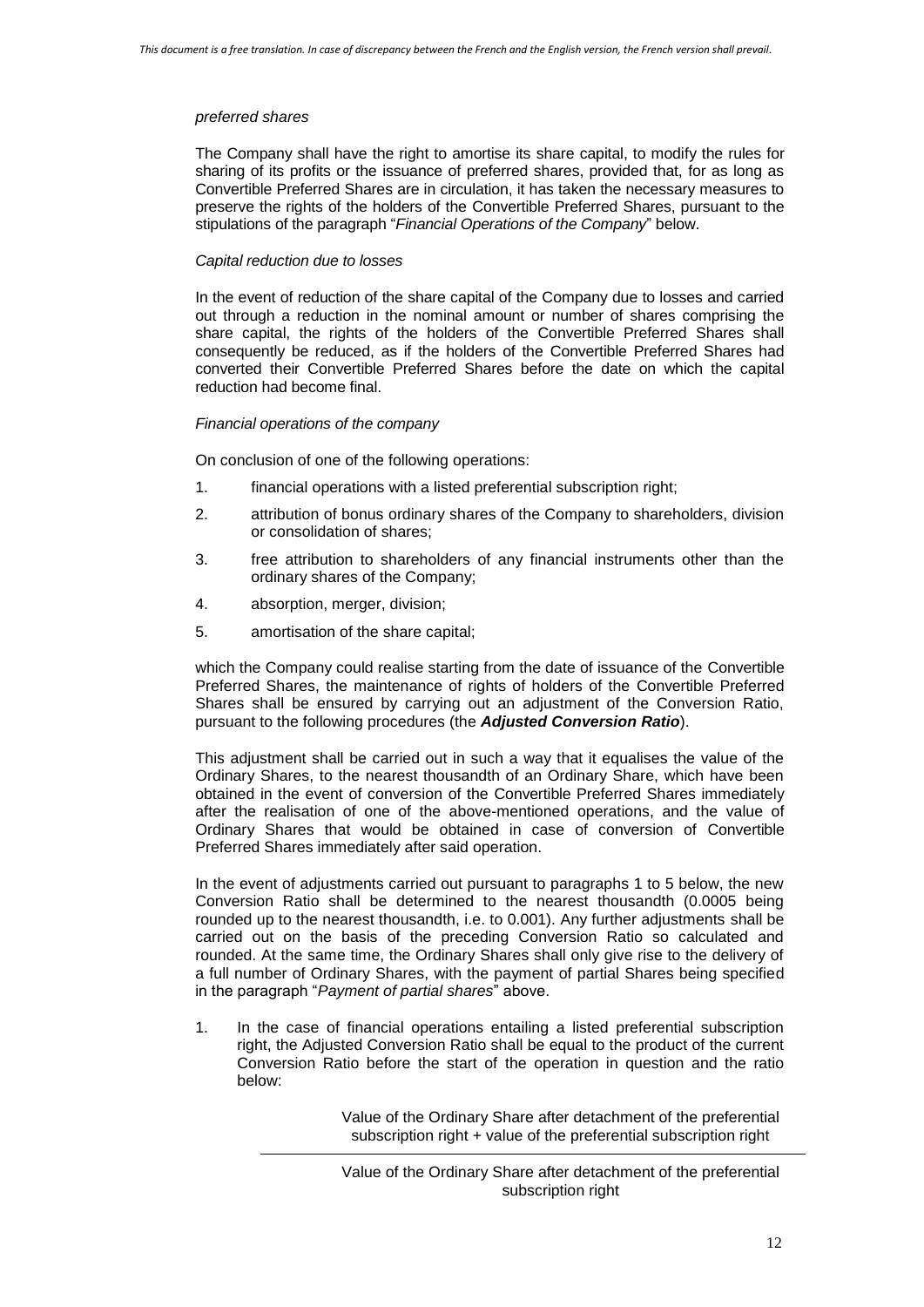To calculate this ratio, the value of the Ordinary Share after detachment of the preferential subscription right shall be determined as the arithmetic average of the first market prices on NYSE Euronext Paris exchange (or in the absence of a market price on NYSE Euronext Paris exchange, on another regulated or similar market on which the share and the subscription right are both listed) for all of the trading days included in the subscription period.

2. In the event of attribution of bonus Shares, as well as in the event of division or consolidation of Ordinary Shares, the Adjusted Conversion Ratio shall be equal to the product of the Conversion Ratio in effect before the start of the operation in question and the following ratio:

> Number of Ordinary Shares comprising the share capital after the operation

Number of Ordinary Shares comprising the share capital before the operation

- 3. In the event of attribution free of charge of a financial instrument/financial instruments other than the ordinary shares of the Company, the Adjusted Conversion Ratio shall be determined as follows:
- (a) if the right of free attribution of the financial instrument/financial instruments is subject to a listing on NYSE Euronext Paris exchange (or in the absence of a listing on NYSE Euronext Paris exchange, on another regulated or similar market), the new Conversion Ratio shall be equal to the product of the Conversion Ratio in effect before the start of the operation in question and the following ratio:

Value of the ordinary share ex the free bonus right + value of the free bonus right

Value of the ordinary share ex the free bonus right

To calculate this ratio:

- the value of the ordinary share ex the free bonus right shall be determined as the average weighted by the volumes of the first market prices quoted on NYSE Euronext Paris exchange (or in the absence of a price on NYSE Euronext Paris exchange, on another regulated or similar market on which the share and the subscription right are both listed) for the ordinary share ex the free bonus right for the first three stock exchange trading sessions, starting on the date on which the ordinary shares are listed ex the free bonus right;
- the value of the free bonus right shall be determined as in the above paragraph. If the free bonus right is not listed for at least each of these three stock exchange sessions, its value shall be determined by an independent expert of international reputation, chosen by the Company.
- (b) if the bonus right for the financial instrument/financial instruments is not listed on the NYSE Euronext Paris exchange (or in the absence of a price on the NYSE Euronext Paris exchange, on another regulated or similar market), the Adjusted Conversion Ratio shall be equal to the product of the Conversion Ratio in effect before the start of the operation in question and the following ratio: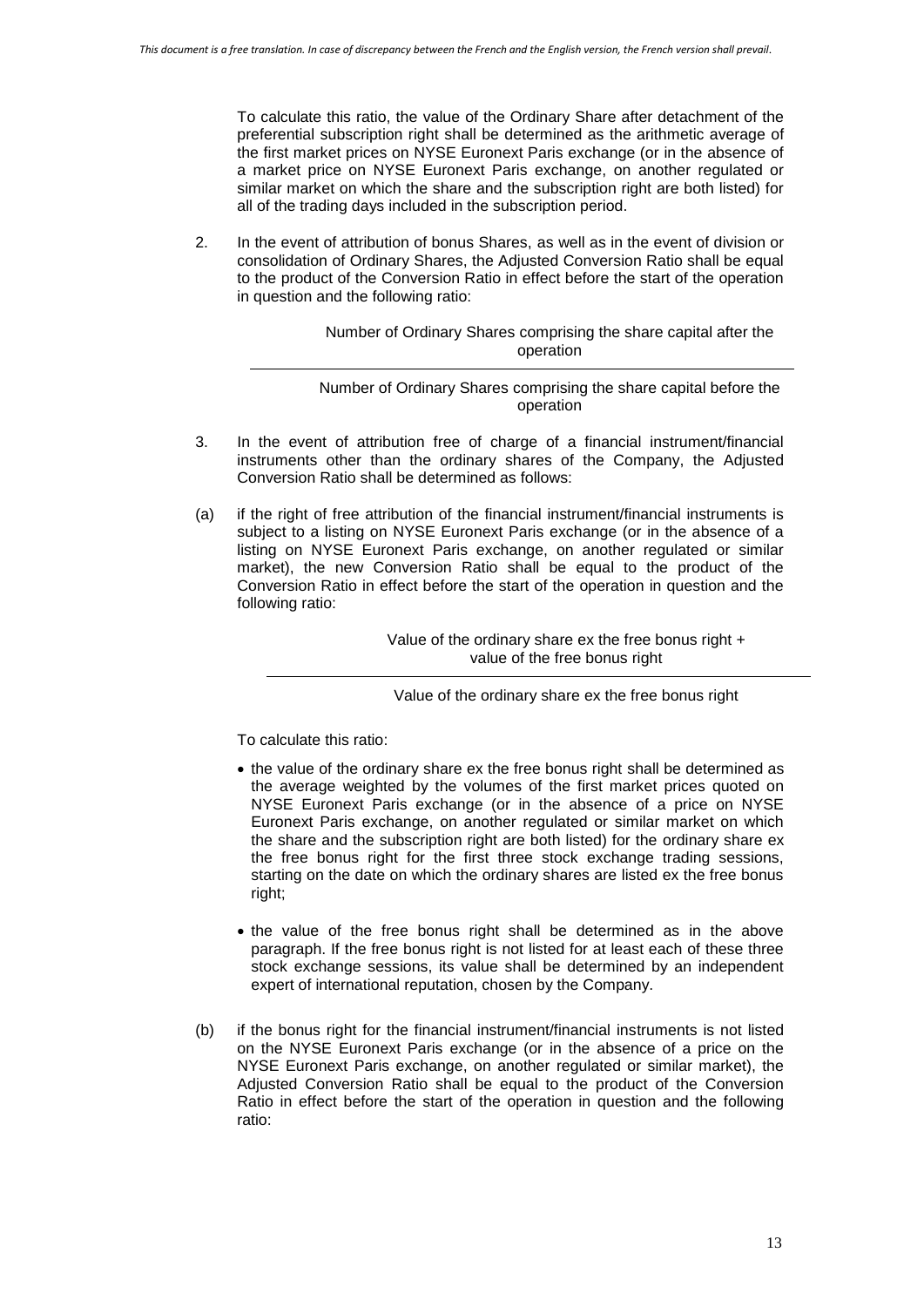Value of the ordinary share ex free bonus right + value of the financial instrument(s) attributed per ordinary share

Value of the ordinary share ex free bonus right

To calculate this ratio:

- the value of the ordinary share ex the free bonus right shall be determined as in paragraph (a) above.
- if the attributed financial securities are listed or likely to be listed on the NYSE Euronext Paris exchange (or in the absence of a listing on the NYSE Euronext Paris exchange, on another regulated or similar market), for the 10 day trading period starting on the date on which the shares are listed exdistribution, the value per share of the attributed financial security/securities shall be equal to the average weighted by the volumes of the prices of the said financial securities observed on the said market for the first three stock exchange trading sessions included in this period during which the said financial securities are listed. If the said attributed financial securities are not listed for at least each of these three stock exchange trading sessions, the per share value of the attributed financial security/securities shall be determined by an independent expert of international reputation, chosen by the Company.
- 4. In the event of absorption of the Company by another company or merger with one or several other companies to form a new company or a division, the Convertible Preferred Shares shall be exchanged for the preferred shares of the absorbing or new company or of the companies benefiting from the division and shall be converted into ordinary shares of the absorbing or new company or the companies benefiting from the division (the *Replacement Shares*).

The new Conversion Ratio shall be determined by multiplying the Conversion Ratio in effect before such an event by the exchange ratio for the Ordinary Shares into the Replacement Shares.

The company or companies, which are beneficiaries of the contributions or the new company/companies shall replace the Company *ipso jure* in its obligations with regard to the holders of the Convertible Preferred Shares.

5. In the event of amortisation of the share capital, the Adjusted Conversion Ratio shall be equal to the product of the Conversion Ratio in effect before the amortisation and the following ratio:

Value of the Ordinary Share before the amortisation

Value of the Ordinary Share before the amortisation – amount of the amortisation per Ordinary Share

To calculate this ratio, the value of the Ordinary Share before the amortisation shall mean the average weighted by the volumes of the market prices quoted on the NYSE Euronext Paris exchange (or in the absence of a price on the NYSE Euronext Paris exchange, on another regulated or similar market) for the last three stock exchange trading sessions preceding the day on which the Ordinary Shares are listed examortisation.

In the event that the Company executes operations for which an adjustment has not been stipulated by way of paragraphs 1 to 5 above and where a further provision of law or regulation provides for an adjustment, the Company shall make this adjustment pursuant to the applicable legal or regulatory provisions, taking account of practices in the field within the French market. In the event that the Ordinary Share of the Company is no longer admitted to trading on the NYSE Euronext Paris exchange (or in the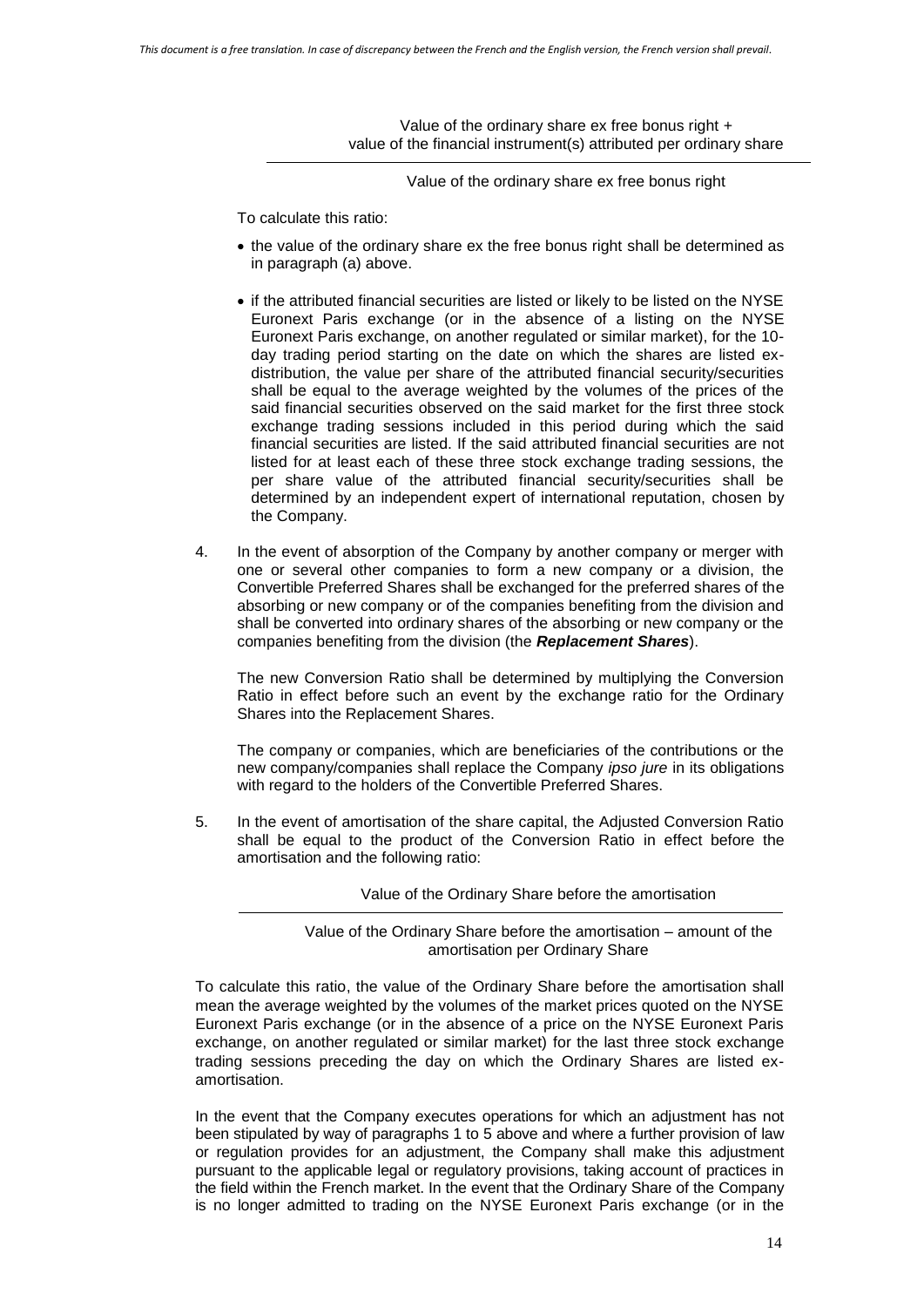absence of a price on the NYSE Euronext Paris exchange, on another regulated or similar market), the values referred to above shall be determined by an independent expert of international reputation, chosen by the Company.

#### *(iv) Repurchase of Convertible Preferred Shares*

If the functions of a holder of Convertible Preferred Shares within the Company or its subsidiaries is terminated for one of the following reasons:

- dismissal for gross or willful misconduct or the removal as corporate officer or employee of the Company or one of its subsidiaries in similar circumstances;
- voluntary early retirement with full pension benefits, in the absence of prior written approval from the Company;
- resignation in the absence of prior written approval from the Company,

the Company will buy back the Convertible Preferred Shares for the purpose of their cancellation.

The Convertible Preferred Shares will be repurchased at a price corresponding to their nominal value per share.

The Company will inform the holder of Convertible Preferred Shares concerned of the repurchase to be carried out by any means before the actual date of the repurchase.

All Convertible Preferred Shares repurchased on this basis will be definitively canceled as from that repurchase date and the capital of the company will be reduced by the corresponding amount, with the creditors possessing a right of objection.

The Management Board must note for the record, as applicable, the number of Convertible Preferred Shares repurchased and canceled by the company and make the necessary modifications to the Articles of Association with respect to the share capital and the number of shares making up the capital.

### **TITLE III**

# **ADMINISTRATION AND CONTROL OF THE COMPANY**

#### **Article 14. Management Board**

1. The Company is directed by a Management Board which carries out its duties under the control of the Supervisory Board.

The Management Board shall be composed of two to at most seven members, appointed by the Supervisory Board.

2. On penalty of nullity of appointment, the members of the Management Board shall be natural persons. They may be chosen from outside the shareholders.

If a member of the Supervisory Board is appointed to the Management Board, his mandate on the former Board shall end as soon as he takes up his position.

3. The members of the Management Board shall be appointed by the Supervisory Board; they shall be dismissed by the Ordinary General Meeting of shareholders or by the Supervisory Board.

If the dismissal is decided without just cause, it may give rise to damages.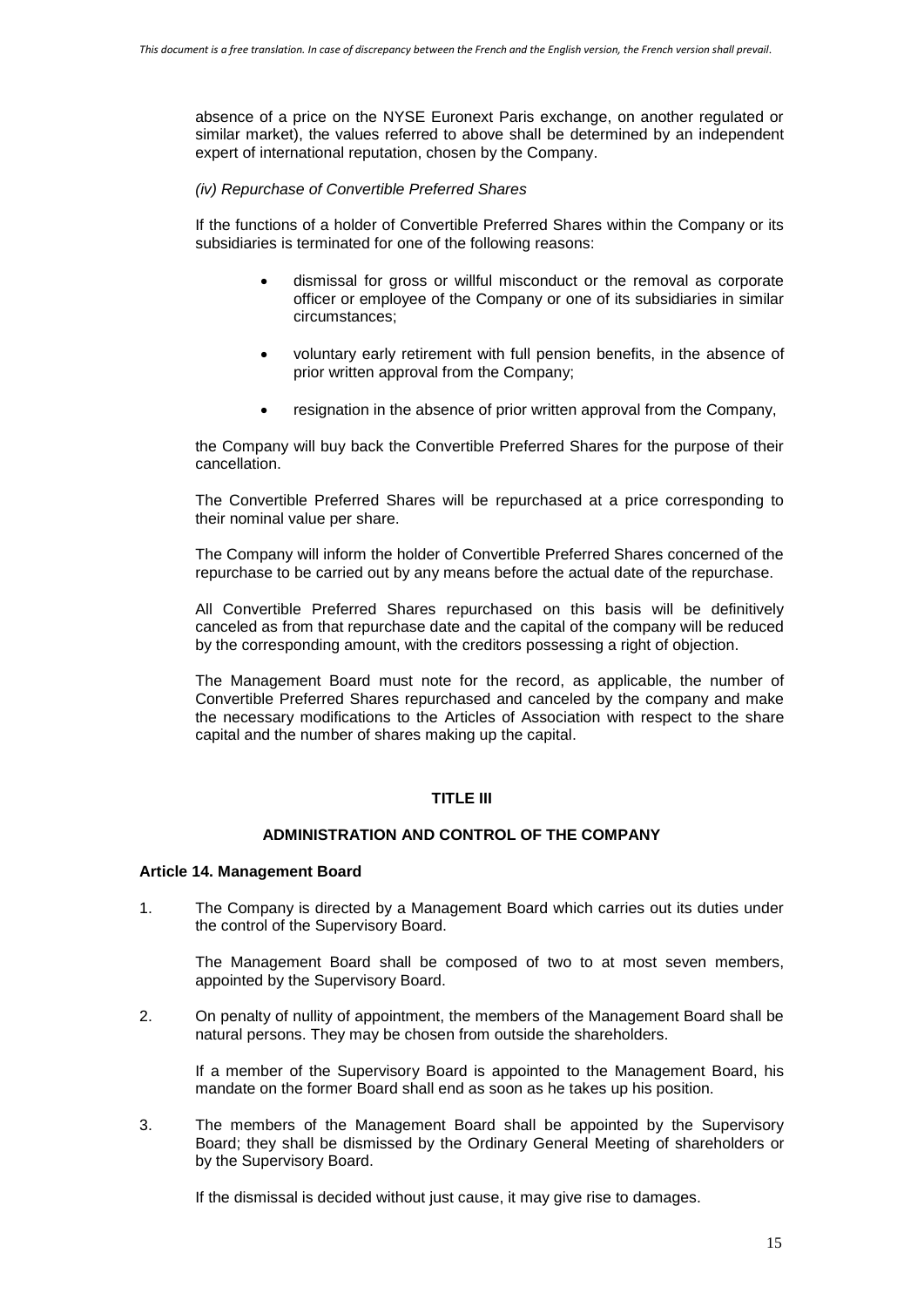In the event that the concerned party has concluded an employment agreement with the Company, the revoking of his functions as a member of the Management Board shall not have the effect of terminating this agreement.

4. The Management Board shall be appointed for a period of three (3) years, ending on the date of the General Meeting convened to decide on the financial statements for the past financial year and held during the year in which the mandate expires, on expiry of which, it shall be entirely renewed. In the event of a vacancy, the Supervisory Board shall make provision within two months for the filling of the vacant position. A member of the Supervisory Board may be appointed by the Supervisory Board to exercise the duties of a member of the Management Board for the remaining period until the renewal of the Management Board and up to six months. During this period, the duties of the party in question on the Supervisory Board shall be suspended.

The members of the Management Board shall all be re-electable.

5. The age limit for the exercise of duties of the members of the Management Board shall be set at seventy (70). A member of the Management Board in office shall be considered to have resigned at the end of the financial year during which he reaches this age. A member of the Management Board who has been put under guardianship shall also be deemed to have resigned automatically.

Compulsory retirement in accordance with the preceding paragraph shall not invalidate the discussions and decisions in which the member of the Management Board deemed to have resigned automatically took part.

The procedure for and amount of remuneration of each of the members of the Management Board shall be set by the Supervisory Board.

6. The Supervisory Board shall appoint one of the members of the Management Board as chairman. The chairman of the Management Board shall carry out his duties for the duration of his mandate as a member of the Management Board.

The chairman of the Management Board may be dismissed by decision of the General Meeting of shareholders or by the decision of the Supervisory Board, with a majority of the members of the Supervisory Board.

7. The Management Board shall meet as often as the interests of the Company demand, on convening by its Chairman, its *Directeur Général* or by at least half of its members, at the registered office of the company or at any other location indicated in the convening notice; it may be convened by any means, including by e-mail or even verbally. The agenda must appear in the convening notice but may be supplemented at the time of the meeting.

The Chairman of the Management Board shall chair the sessions and appoint a secretary, who may be chosen from outside of its members. In the absence of the Chairman of the Management Board, the sessions shall be chaired by the *Directeur Général*, or failing that by the member of the Management Board whom the Management Board has appointed for this purpose.

For decisions to be valid, at least half of the members must be present. If the Management Board includes two members, the decisions shall be taken unanimously. If it includes more than two members, decisions shall be taken by a majority of members present. Each member of the Management Board shall have one voting right and the president shall not have a casting vote in the event of a tied vote.

For the purposes of calculating the quorum and majority, members of the Management Board who take part in its meeting via conference call or telecommunications media, which permit their identification and guarantee their effective participation, the nature and conditions of application of which are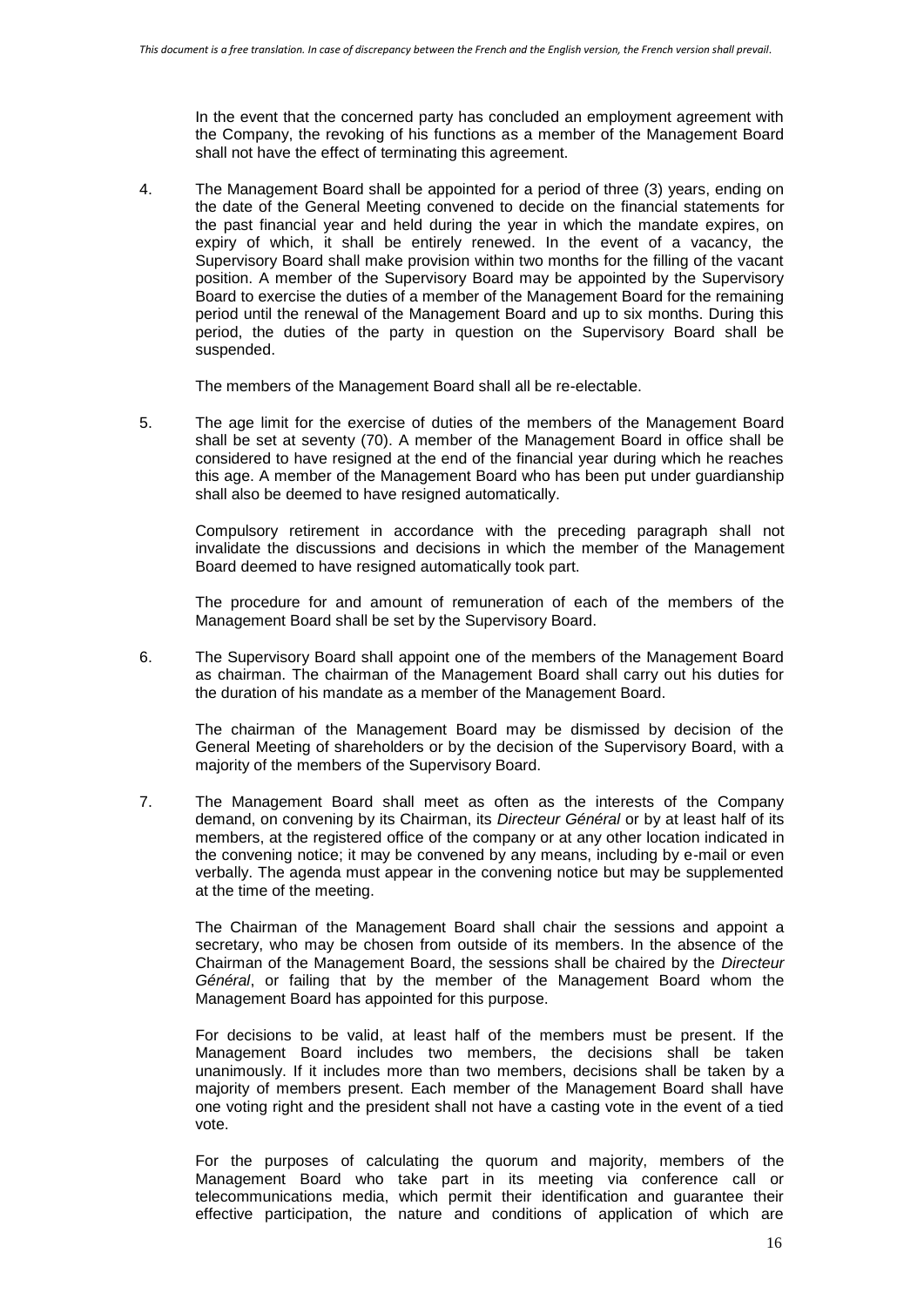determined by legislative and regulatory provisions in effect shall be considered to be present.

However, this procedure may not be used to establish the annual financial statements and management report, or to establish the consolidated accounts and management report for the group, if it is not included in the annual report.

- 8. The Statutory Auditors shall be convened to all of the meetings of the Management Board which examine or draw up the annual or interim financial statements.
- 9. The decisions are confirmed by minutes drawn up in a special register and signed by the Chairman of the Management Board and another member of the Management Board who has taken part in the session.

The minutes shall mention the name of the present or represented members and those of the absent members. Copies or extracts of these minutes shall be certified the Chairman of the Management Board, one of its members or any other person designated by the Management Board and during the liquidation period, by the liquidator.

10. The members of the Management Board may allocate the executive tasks among themselves with the authorisation of the Supervisory Board, pursuant to Article R. 225-39 of the French Commercial Code. This allocation may in no case dispense the Management Board from meeting and deciding on the most important management issues of the Company nor have the effect of depriving the Management Board of its character as a body which provides the general management of the Company in a collective manner.

#### **Article 15. Attributions and powers of the Management Board**

1. The Management Board shall be assigned the most extensive powers for acting in all circumstances in the name of the Company and shall exercise these within the limits of the company object and subject to those expressly attributed by law to the Supervisory Board and to the General Meetings of shareholders and those which require the prior authorisation of the Supervisory Board, as specified below.

Any limitation on the powers of the Management Board shall be unenforceable against third parties.

The Management Board shall convene the General Meetings of the shareholders, set their agenda and execute their decisions.

At least once a quarter, the Management Board shall submit a report to the Supervisory Board which retraces the principal actions or events occurring in the management of the Company.

After the closure of each financial year and within the following three (3) months, the Management Board shall submit the annual documents to the Supervisory Board, as well as all documents provided by law, for verification and control purposes. It shall propose the allocation of results for the past financial year.

2. The Chairman of the Management Board shall represent the Company in its relations with third parties. At the same time, the Supervisory Board shall be authorised to attribute the same power of representation to one or several members of the Management Board, for which each of them shall then have the title of *Directeur Général*. The Supervisory Board may abolish this power of representation by withdrawing the role of *Directeur Général* from the member of the Management Board. The Company shall even be committed by the actions of the Chairman or one of the *Directeurs Généraux* which do not relate to the Company object, unless it demonstrates that the third party was aware that this action exceeded this object or could not have been unaware of the same in view of the circumstances.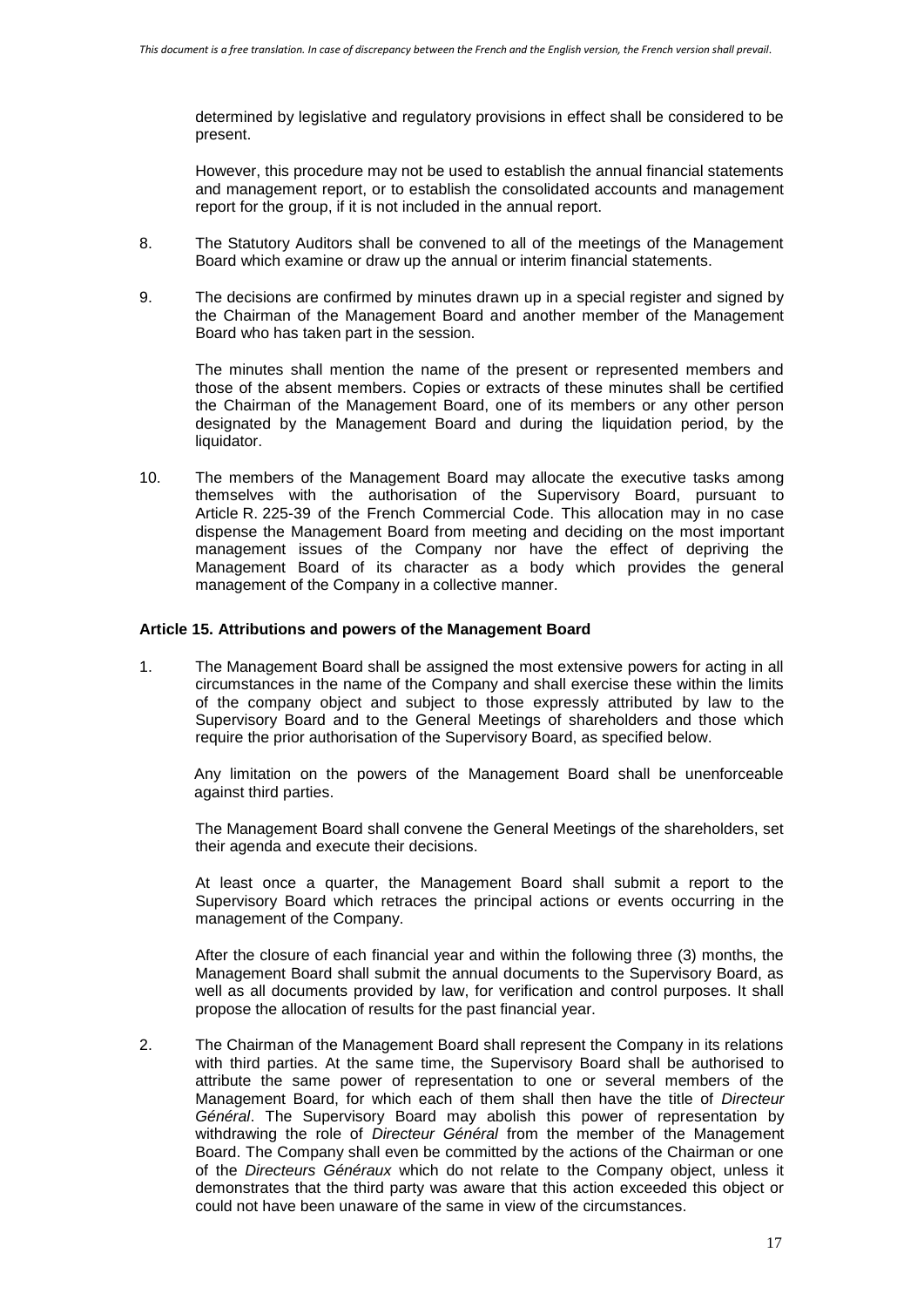The stipulations limiting this power of representation are unenforceable against third parties.

The actions committing the Company with regard to third parties are validly executed with a single signature of any one of the members of the Management Board authorised to represent the Company, pursuant to the stipulations of this Article.

- 3. The Management Board may entrust special, permanent or temporary missions which it determines to one or several of its members or to any other person and delegate the powers to them which it judges necessary for one or several given objects, with or without the power of subdelegation.
- 4. The Management Board shall examine and present the quarterly and half-yearly accounts to the Supervisory Board.
- 5. The Management Board shall decide or authorise the issuance of bonds under the conditions of Article L. 228-40 of the French Commercial Code, unless the General Meeting decides to exercise this power. The Management Board may delegate to its Chairman and, with the agreement of the same, to one or several of its members, the powers necessary for realising the issuance of bonds, within a one-year deadline, and draw up the procedures for these.
- 6. The members of the Management Board, as well as any person convened on to attend its meetings shall be bound by secrecy with regard to information of a confidential character or which is presented as such.
- 7. The decision listed in Article 19 of these Articles of Association are subject to the prior approval of the Supervisory Board, ruling with a simple or enhanced majority or unanimously, as per the case, at the proposal of the Management Board.

When an operation demands the authorisation of the Supervisory Board, pursuant to Article 19 of these Articles of Association and which this latter party refuses, the Management Board may submit the difference to the General Meeting of shareholders, which shall decide on the follow-up for the plan, pursuant to Article R. 225-40 of the French Commercial Code.

### **Article 16. Composition of the Supervisory Board**

The Supervisory Board consists of at least three (3) members and at most eighteen (18) members, appointed by the Ordinary General Meeting of shareholders, subject to legal exemptions.

The members of the Supervisory Board who are natural persons, must be aged less than eighty (80), subject to the following stipulations.

A legal person may be appointed as member of the Supervisory Board but must, under the conditions provided by the law, designate a natural person who shall be its permanent representative on the Supervisory Board. The permanent representatives must be aged less than eighty (80), subject to the following stipulations.

### **Article 17. Duration of duties – Renewal – Co-opting**

The term of office of the members of the Supervisory Board is set at three (3) years (with one year understood as the interval between two consecutive Ordinary General Meetings), subject to the following stipulations.

The term of office of any member of the Supervisory Board shall be limited to the remaining period until the annual Ordinary General Meeting, held in the year during which the member of the Supervisory Board in question reaches the age of eighty (80).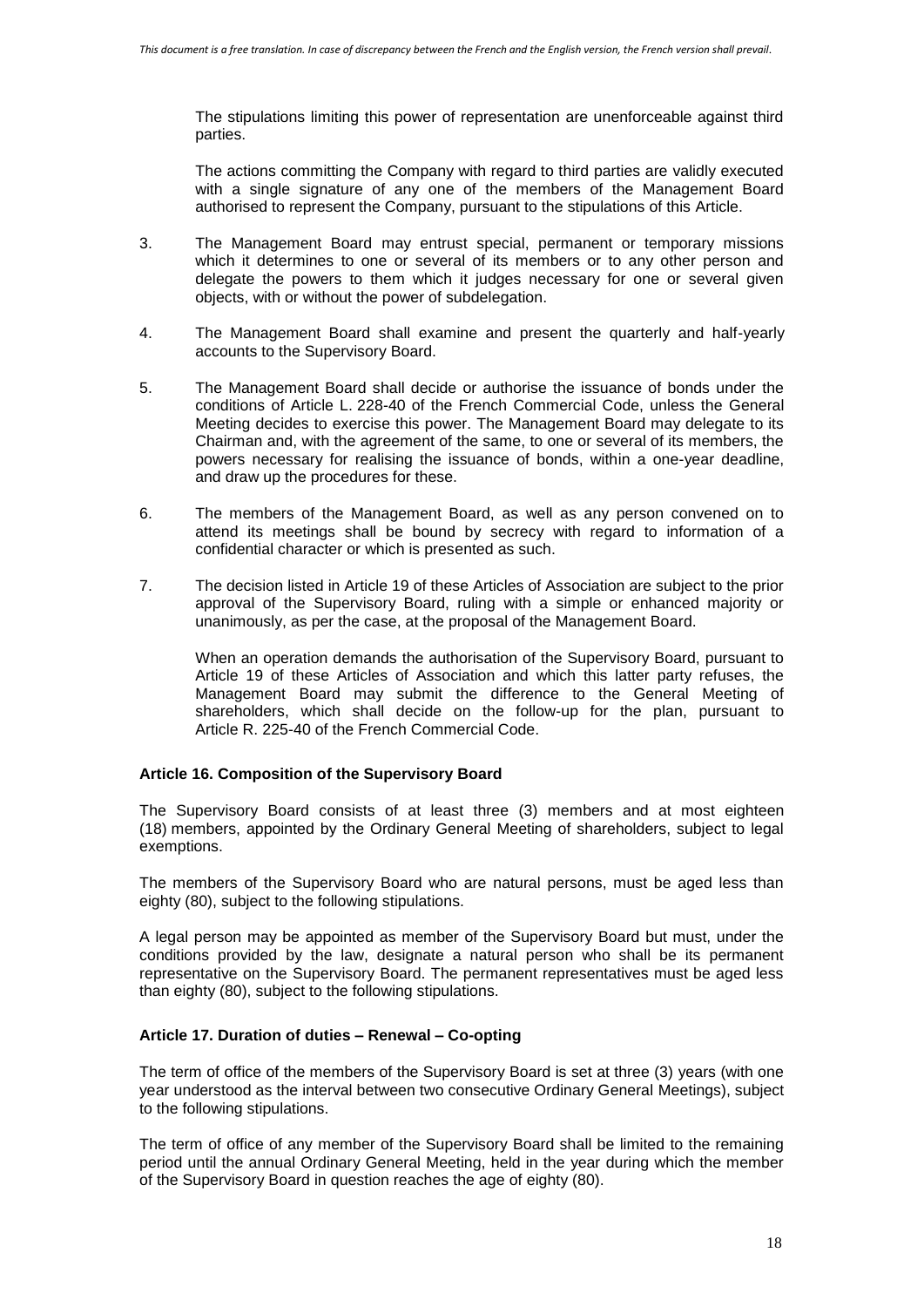A member of the Supervisory Board put under guardianship shall be deemed to have resigned automatically. Such compulsory resignation shall not invalidate the discussions and decisions in which the member of the Supervisory Board deemed to have resigned automatically took part.

The members of the Supervisory Board shall be re-elected on one or several occasions, subject to the above stipulations concerning the age limit. They may be dismissed at any time by decision of the Ordinary General Meeting, under the conditions and pursuant to the procedures provided by law.

In the event of a vacancy, due to death or resignation, of one or several positions on the Supervisory Board, the Supervisory Board may make appointments in a provisional capacity between two General Meetings. These appointments shall be submitted for the ratification of the following Ordinary General Meeting. In the absence of ratification, the decisions taken and the acts previously carried out by the Board shall nevertheless remain valid.

When the number of members of the Supervisory Board has fallen below the legal minimum, the Management Board shall call the Ordinary General Meeting within the shortest possible period, with a view to establishing a full Board.

The member appointed as a replacement for another whose mandate has not expired, shall only remain in office during the remaining time of the mandate of his predecessor.

Furthermore, the Supervisory Board may include elected members representing employees, pursuant to the provisions of Article L. 225-79 and, as appropriate, L. 225-71 and L. 22-10-22 of the French Commercial Code.

# **Article 18. Bureau and resolutions of the Board**

1. The Board shall, among its members, appoint a Chairman and a Deputy Chairman, who are responsible for convening Board meetings and, as the case may be, directing its discussions. The Chairman shall also designate a secretary, who may be selected outside the shareholders and, together with the Chairman and the Deputy Chairman, shall form the Board committee.

They shall be appointed for the duration of their mandate for the Supervisory Board and shall always be re-electable.

The Chairman and the Deputy Chairman shall be natural persons.

In the event of absence or impediment of the Chairman, the session of the Supervisory Board shall be chaired by the Deputy Chairman.

2. Supervisory Board meetings shall be held as often as the interests of the Company require and at least once per quarter, at the request of the Chairman, the Deputy Chairman or a member of the Supervisory Board, made by any written means, including by email or even verbally.

At the same time, the Chairman shall convene the Board on a date which must not be more than fifteen (15) days later, when at least one member of the Management Board or at least one third of the members of the Supervisory Board submit a grounded request in this sense. If the request has remained without response, its authors may themselves call the meeting, indicating the agenda of the session. Other than this case, the agenda shall be set by the Chairman and may only be set at the time of the meeting.

Supervisory Board meetings may also be held (i) by videoconference or any other electronic means of telecommunication or remote transmission, or (ii) by written decision on the conditions and within the limits provided for by law.

In-person meetings shall take place at the registered office or at any other location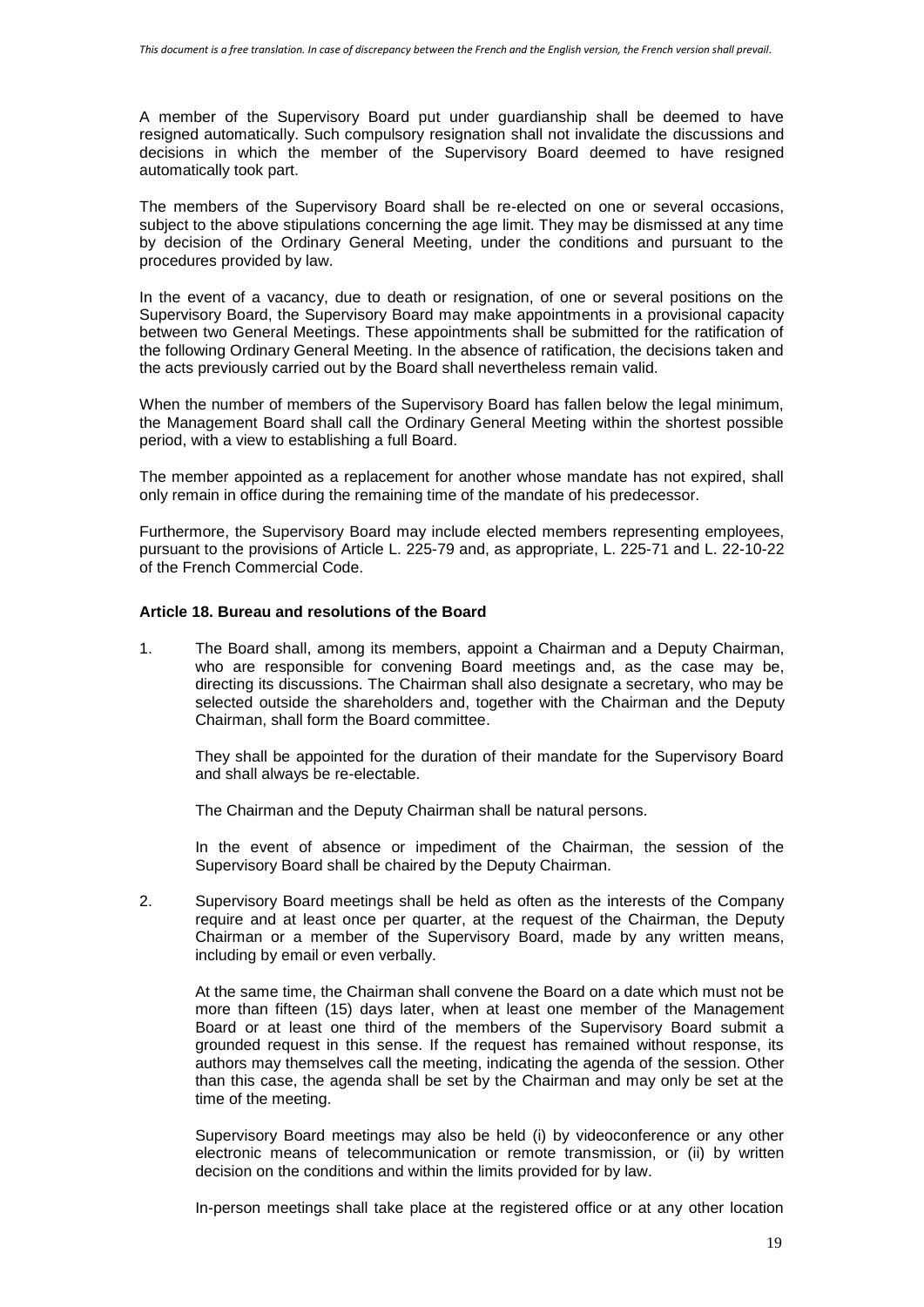indicated in the convening notice.

For resolutions to be valid, at least half of the members of the Supervisory Board must be present. Subject to the stipulations of Article 19, decisions shall be taken by a majority of votes of present or represented members; in the event of a tie vote, the chairman of the session shall have the deciding vote.

Moreover, for the purposes of calculating the quorum and majority, the members of the Supervisory Board who take part in the board meetings by videoconference or any other electronic means of telecommunications or remote transmission shall be considered to be present, except for the adoption of the decisions relating to verification and control of the annual financial statements and, as appropriate, of the consolidated accounts.

The members of the Supervisory Board may be represented at each session by one of their colleagues, but one member may only represent one of his colleagues as a proxy. These powers shall only be valid for a single session and may be granted by simple letter, e-mail or fax.

An attendance register shall be kept at the registered office, which shall be signed by the members of the Supervisory Board who take part in the board meeting.

The production of an extract or copy of the minutes shall serve as sufficient evidence for the number of members in office and their attendance or representation.

The decisions of the Board shall be noted in the minutes drawn up in a special register or on numbered and initialled loose sheets, pursuant to the conditions set by the current legislation.

These minutes shall be signed by the chairman of the session and by another member of the Supervisory Board.

In the event of impediment of the chairman of the session, the minutes shall be signed by at least two members of the Supervisory Board.

The copies or extracts of these minutes shall be certified by the Chairman, the Deputy Chairman, a member of the Management Board or by a proxy authorised for this purpose.

The Supervisory Board shall draw up internal regulations which may provide that with the exception of decisions relating to the verification and inspection of the annual financial statements, as well as the verification and inspection of the consolidated financial statements, for the purposes of calculating the quorum and majority, the members of the Supervisory Board shall be considered to be present who attend the meeting via videoconference or telecommunications media which permit their identification and guarantee their effective participation, the nature and conditions of application of which are determined by the current legal and regulatory provisions.

The members of the Supervisory Board, as well as any person taking part in the meetings of the Supervisory Board, shall be bound to secrecy with regard to the resolutions of the Supervisory Board, as well as to the information presenting a confidential character or presented as such by the Chairman of the Supervisory Board or the Chairman of the Management Board.

The Statutory Auditors shall be convened to all of the meetings of the Supervisory Board which examine or draw up the annual or interim financial statements.

### **Article 19. Powers and attributions of the Supervisory Board**

The Supervisory Board shall exercise permanent control of the management of the Company carried out by the Management Board.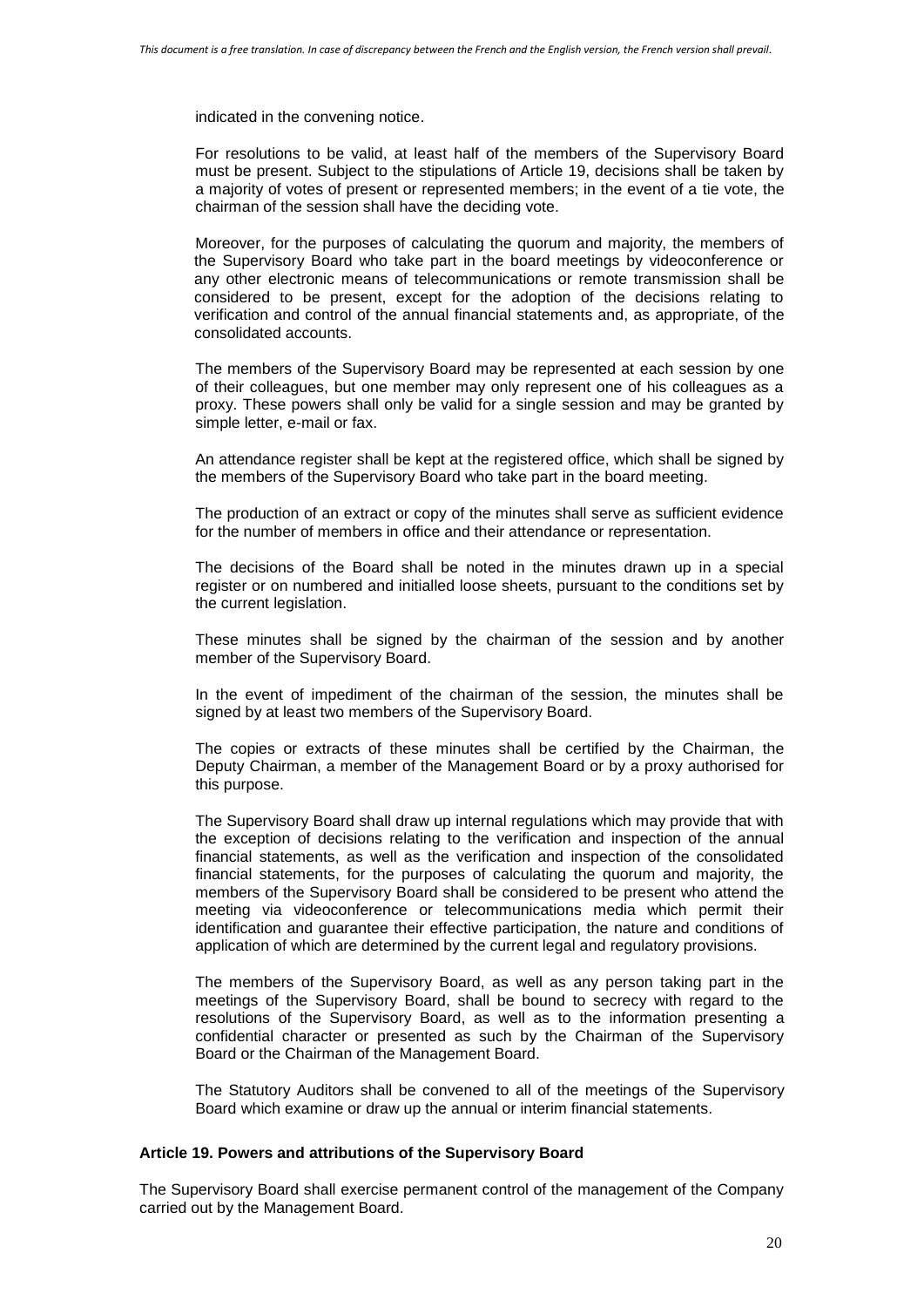It shall appoint the members of the Management Board and set their remuneration. It shall designate the Chairman of the Management Board and possibly the *Directeurs Généraux*. It may also pronounce their dismissal under the conditions provided by law and by the Articles of Association of the Company.

It shall convene the General Meeting of shareholders, in the absence of convening by the Management Board.

It shall carry out the verifications and inspections which it considers appropriate at any time of the year and may order the forwarding of documents which it considers necessary for carrying out its mission.

The Supervisory Board shall authorise the following agreements and operations, prior to their conclusion:

- 1. By a majority of present or represented members, pursuant to current legal and regulatory provisions:
	- (i) any assignment of property in kind;
	- (ii) any total or partial assignment of investments;
	- (iii) any establishment of sureties, as well as securities, endorsements and guarantees; and
	- (iv) any agreement referred to in Article 22 of these Articles of association and subject, according to Article L. 229-7 of the French Commercial Code, to the rules set forth in Articles L. 225-89 through L. 225-90 of the French Commercial Code, which relates to the Supervisory Board's approval of regulated agreements, to the exception of agreements related to standard transactions concluded under ordinary conditions.
- 2. With a majority representing more than half of its members in office (i.e. for the first Supervisory Board, by a majority of 4 out of the 7 members in office):
	- (i) approval of the annual budget;
	- (ii) approval of the business plan;
	- (iii) appointment and revocation of the members of the Management Board (*directoire*) and *Directeurs Généraux*, decision on their remuneration and leaving terms;
	- (iv) submission of draft resolutions to the shareholders' meeting relating to any distribution (including distribution of dividends or reserves) to the shareholders;
	- (v) approval of material changes in accounting policies;
	- (vi) submission of draft resolutions to the extraordinary shareholders' meeting and exercise of delegations of authority or delegations of powers granted by the shareholders' meeting and relating to the issue of shares or securities granting access, immediately and/or in the future, to the share capital of the Company;
	- (vii) share capital reductions and share buy back programs;
	- (viii) submission of draft resolutions to the shareholders' meeting relating to any amendment of the Articles of Association;
	- (ix) acquisition and disposal of business branches, equity interests or assets for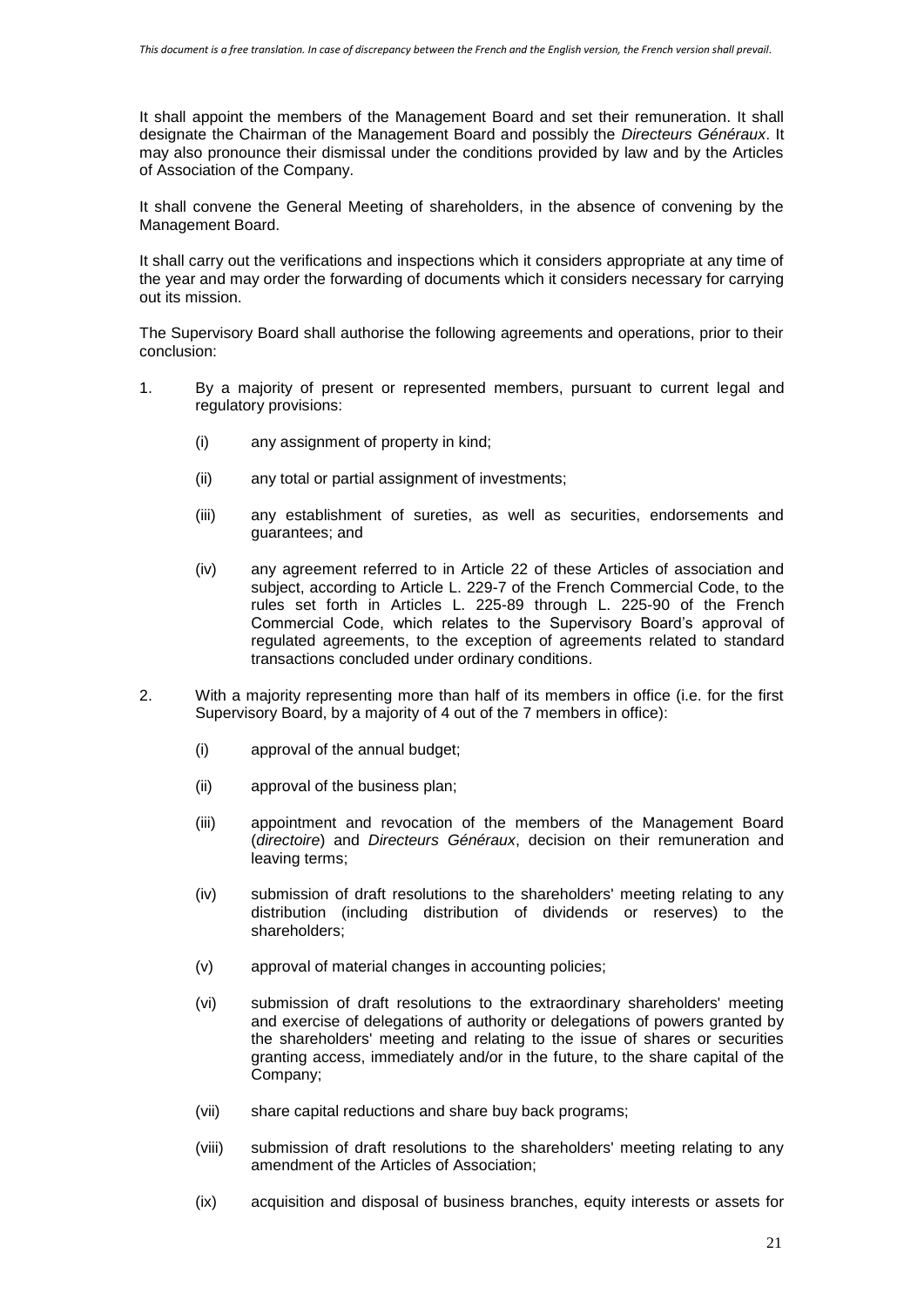an amount exceeding EUR 1 million as well as any lease management (*location-gérance*) of all or part of the *fonds de commerce*, except for the transactions previously submitted and approved as part of the annual budget or business plan;

- (x) assignments of rights relating to, and the licensing of antibodies, vaccines or related products for an amount exceeding EUR 1.5 million;
- (xi) implementation of any capital expenditure for an amount exceeding EUR 1 million not previously submitted and approved as part of the annual budget;
- (xii) implementation of any expense for recruiting a team for a total annual gross compensation (including social charges and withholding taxes) of EUR 1.5 million in the first year, and not previously submitted and approved as part of the annual budget;
- (xiii) any implementation, refinancing or amendment to the terms of any borrowings (including any bonds) for an amount exceeding EUR 1 million, and not previously submitted and approved as part of the annual budget;
- (xiv) allocation of options entitling their holders to subscribe to newly issued shares (*options de souscription d'actions*) or to acquire existing shares (*options d'acquisition d'actions*), allocation of free shares or other plans in favour of the Management Board members and key employees (i.e employees with an annual gross compensation in excess of EUR 100,000) ;
- (xv) any merger, demerger, asset contribution, dissolution, liquidation or other restructurings;
- (xvi) any settlement or compromise relating to any litigation of an amount exceeding EUR 500,000, provided that any settlement or compromise relating to a litigation of an amount exceeding EUR 250,000 will be reviewed by the audit committee of the Supervisory Board;
- (xvii) any material change in the business; and
- (xviii) any agreement or undertaking to do any of the foregoing.

Any decision to transfer out of France the registered office and/or the research & development centre(s) operated by the Company in France shall be subject, as from the date hereof, to the prior authorisation of the Supervisory Board resolving unanimously.

The Supervisory Board shall receive a report from the Management Board on the progress of the company's affairs whenever it considers it necessary and at least once a quarter.

Within the deadline of three months from the end of the financial year, the Management Board shall present the annual financial statements and its draft management report for the General Meeting to the Supervisory Board, for verification and control purposes.

It shall present its observations on the report by the Management Board, as well as on the annual financial statements to the Annual Ordinary General Meeting of shareholders.

The Supervisory Board may grant all of the special mandates or specific missions to one or several of its members, for one or several given objects.

The Supervisory Board may also appoint, from among its members, one or several specialised committees, the composition and attributions of which it shall set and which shall carry out their activities at its liability, without the said attributions having the object of delegating to the committees the powers exclusively attributed to the Supervisory Board by the law or these Articles of Association, or the effect of reducing limiting the powers of the Supervisory Board.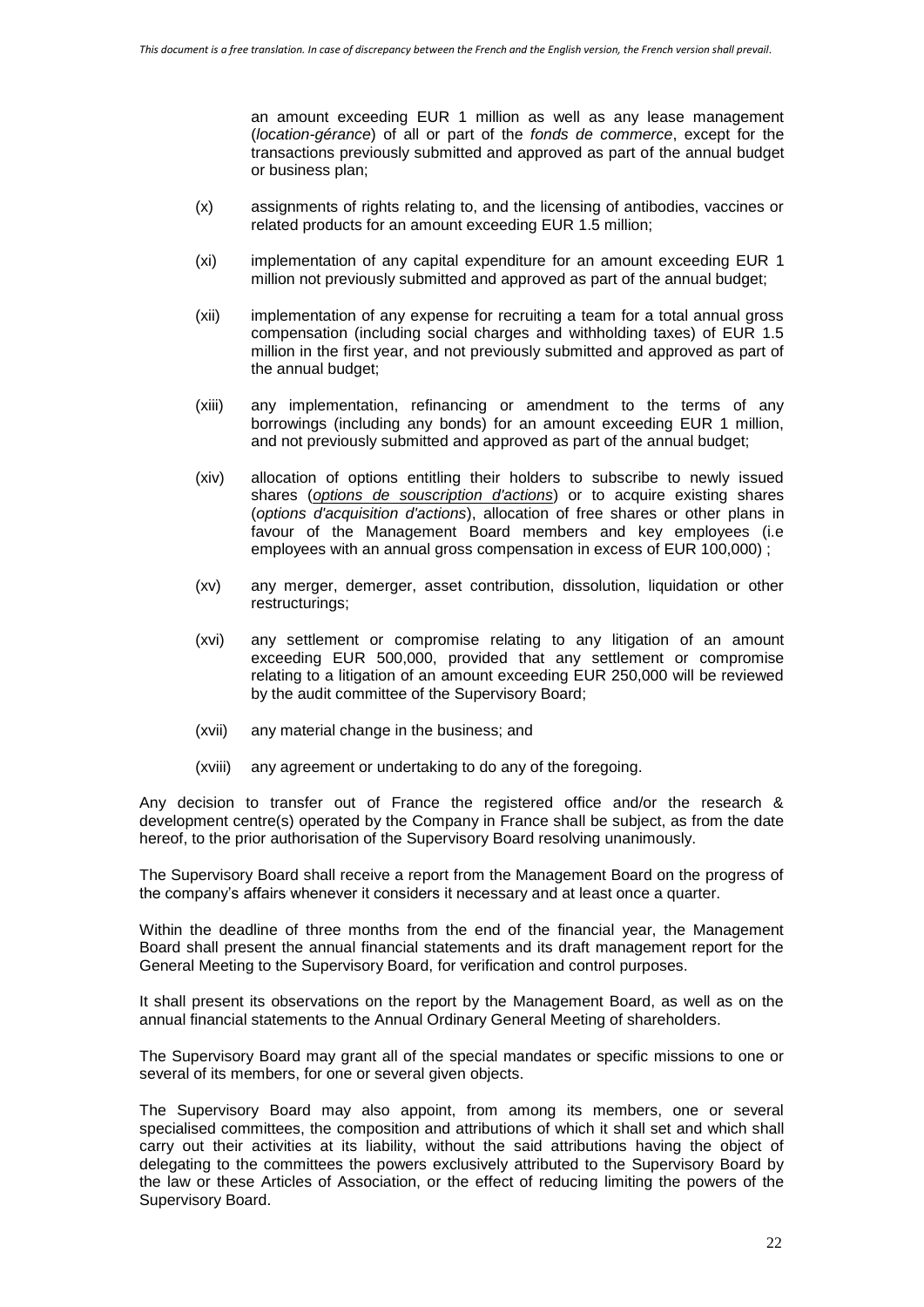## **Article 20. Allocation of the Supervisory Board**

The members of the Supervisory Board may receive by way of remuneration of their activity a fixed annual amount, the amount of which, determined by the Ordinary General Meeting of shareholders, shall be maintained until a decision to the contrary and shall be charged to the general expenses of the Company.

The Board shall share these benefits among its members in a manner which it considers appropriate.

The Supervisory Board may also allocate exceptional remuneration to certain of its members for missions or mandates entrusted to them in the cases and under the conditions provided by law.

No remuneration, permanent or otherwise, may be paid to the members of the Supervisory Board, other than what is allocated to the Chairman and possibly to the Deputy Chairman, or that due by way of an employment contract corresponding to an effective job.

# **Article 21. Observers**

The Supervisory Board may appoint one or several observers who only take part in meetings of the Supervisory Board and its committees in an advisory capacity.

The observer or observers are called to attend as observer the meetings of the Supervisory Board. The observer or observers must receive the same information as the members of the Supervisory Board.

The observers may be consulted by members of the Supervisory Board, as necessary, on all questions within their competences and for which they can deliver an opinion or an advice.

The observer(s) may not be remunerated.

### **Article 22. Agreements between the Company, a member of the Management Board or of the Supervisory Board, or a shareholder**

All agreements entered into directly, or through an intermediary, between the Company and a member of its Management Board Supervisory Board, one of its shareholders holding more than 10% of the voting rights or in the case of an entity shareholder, its controlling company within the meaning of Article [L. 233-3](http://www.legifrance.gouv.fr/affichCodeArticle.do;jsessionid=BBFBF917ACDA236CF744EFF763A47233.tpdila08v_2?cidTexte=LEGITEXT000005634379&idArticle=LEGIARTI000006229187&dateTexte=&categorieLien=cid) of the French Commercial Code, shall be subject to the prior authorization of the Supervisory Board.

The same applies to agreements in which one of the persons mentioned in the preceding paragraph has an indirect interest, as well as agreements which take place between the Company and an entity, if one of the Management Board members or one of Supervisory Board members of the Company is the owner, general partner having unlimited liability, manager, director, member of the supervisory board or, generally, an executive officer of such entity.

The prior authorization of the Supervisory Board is motivated by giving reasons indicating the interest of the agreement for the company, in particular, by specifying the financial conditions attached to it.

The party directly or indirectly interested shall inform the Supervisory Board as soon as he or she is aware of an agreement subject to authorization. If this party serves on the Supervisory Board, he or she shall not have the right to take part in the discussions and the vote on the requested authorization.

The Chairman of the Supervisory Board shall inform the Statutory Auditors of all authorized agreements entered into and shall submit them for approval to the General Meeting of the Shareholders. The Statutory Auditors submit a report on these agreements to the meeting of shareholders which must vote on this report. The party directly or indirectly interested in the agreement shall not have the right to take part in the vote and its shares shall not be taken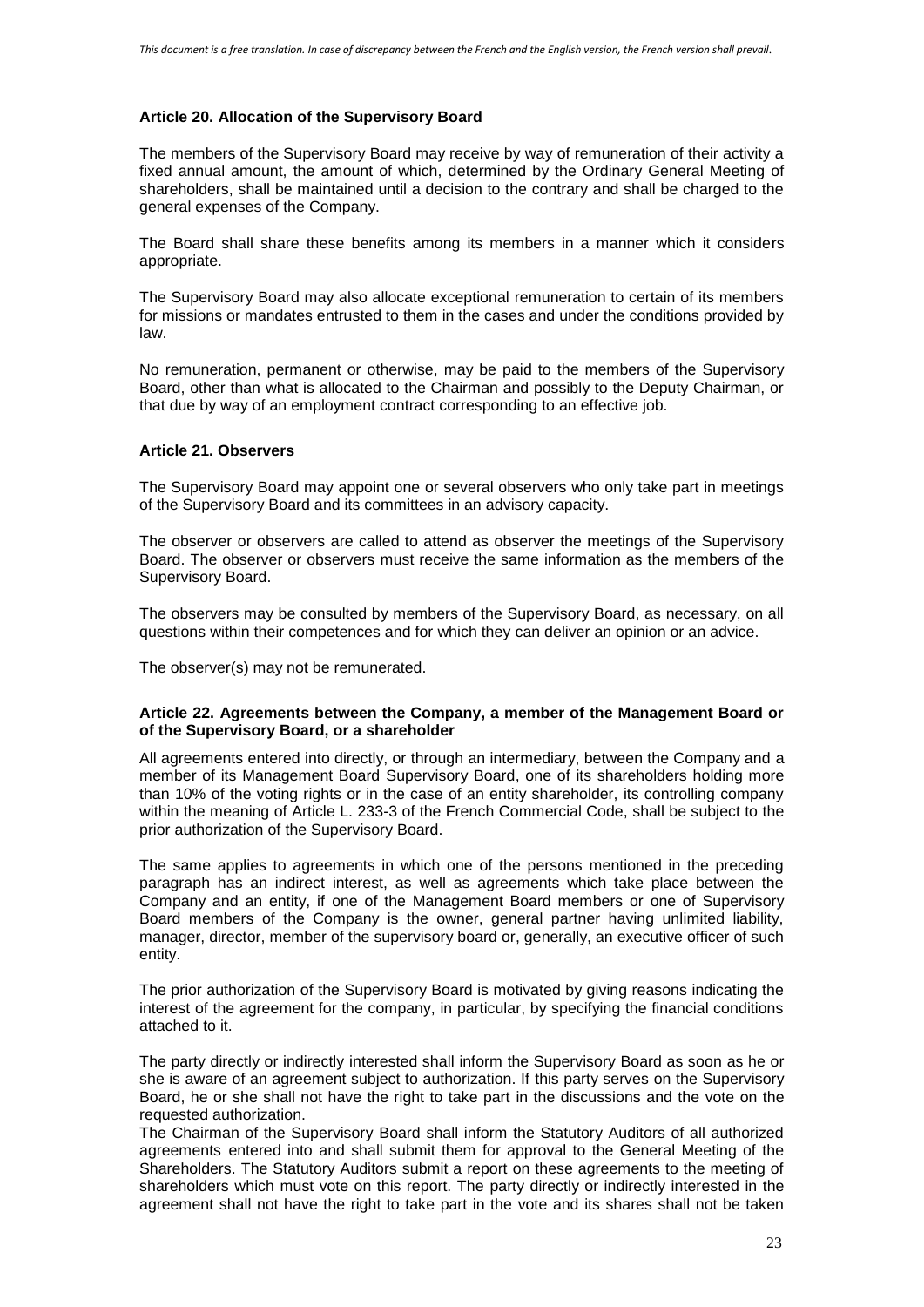into account for the calculation of the majority.

The agreements approved by the Shareholders' Meeting, together with those not approved, shall be effective with respect to third parties except when declared null and void in cases of fraud. However and even in the absence of fraud, any prejudicial consequences for the Company of agreements that have not been approved may be borne by the interested party. Regardless of the liability of the interested party, all agreements for which the prior authorization by the Supervisory Board is required, which are concluded without such prior authorization by the Supervisory Board, may be declared null and void if the consequences thereof were prejudicial to the Company. An action to render the agreement null and void shall be time barred after three years as of the date of the agreement. However, if such agreement has been hidden, this period shall be calculated as of the date on which its existence was revealed. The nullity can be remedied by a vote by the Shareholders' Meeting held on a special report by the Statutory Auditors' stating the circumstances under which the authorization procedure was not followed. In such case, the interested party may not take part in the vote and his or her shares shall not be taken into account for the calculations of quorum and majority.

The foregoing provisions do not apply to agreements concerning current operations and entered under normal conditions or agreements entered into between two companies, one of which holds, directly or indirectly, all of the share capital of the other, if applicable, less the minimum number of shares required to satisfy the requirements of article 1832 of the French Civil Code, or articles L. 225-1 and L. 22-10-2 of the French Commercial Code.

The Supervisory Board must set up a procedure to regularly assess whether agreements relating to current operations and entered into on customary terms meet these criteria. The persons directly or indirectly interested in one of these agreements shall not take part in this assessment.

### **Article 23. Statutory auditors**

One or several Statutory Auditors shall be appointed and shall carry out their monitoring mission pursuant to the law.

They shall have the permanent mission, to the exclusion of any interference in the management, of verifying the books and values of the Company and of monitoring the regularity and fairness of the Company accounts.

# **TITLE IV**

### **SHAREHOLDERS' MEETINGS**

### **Article 24. Nature of the Meetings**

The decisions of the shareholders shall be taken at a General Meeting.

The Ordinary General Meetings shall be those which are convened on to take all of the decisions which do not modify the Articles of Association.

The Extraordinary General Meetings shall be those convened on to decide or authorise direct or indirect modifications of the Articles of Association.

The Special Meetings shall bring together the holders of Shares of a given category to rule on a modification of the rights of the Shares of this category and all other decisions provided by law or by these Articles of Association.

The resolutions of the General Meetings shall oblige all of the shareholders, even if absent, dissenting or incapable.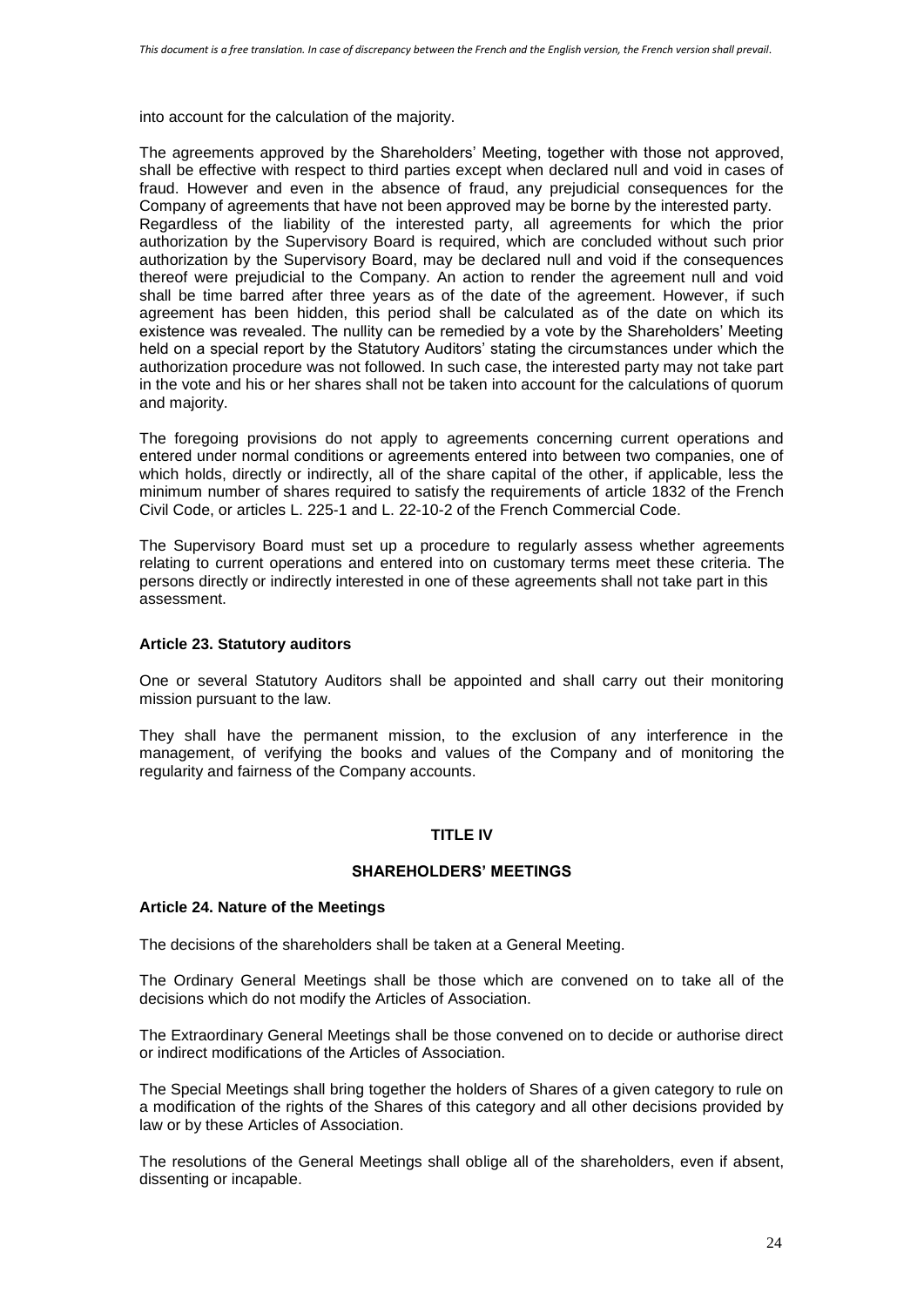# **Article 25. Calling and convening of the General Meetings**

The General Meetings shall be convened either by the Management Board or failing this, by the Supervisory Board or the Statutory Auditors or by a representative designated by the court, at the demand, either of any interested party or the Social and Economic Committee in the event of an emergency or by several shareholders representing at least 5% of the share capital.

During the liquidation period, the Meetings shall be convened by the liquidator(s).

The General Meetings shall be convened at the registered office or at any other location indicated in the notice of calling.

The Company shall be obliged, within the time limits set out in applicable laws, to publish a notice of meeting in the *Bulletin des Annonces Légales Obligatoires* (BALO) (Bulletin of Obligatory Legal Announcements containing the mentions provided by the laws in effect.

The convening of the General Meetings shall be realised by the inclusion in a newspaper authorised to receive legal announcements in the Department of the registered office and in addition, in the *Bulletin des Annonces Légales Obligatoires* (BALO), within the time limits set out in applicable laws.

When a Meeting has been unable to deliberate in regular fashion, due to failure to reach the necessary quorum, the second Meeting and as per the case, the second extended Meeting, shall be convened, in the same forms as the first, within the time limits set out in applicable laws and the notice of calling shall recall the date of the first calling and reproduce its agenda.

### **Article 26. Agenda**

- 1. The agenda of the Meetings shall be drawn up by the author of the calling.
- 2. One or several shareholders, representing at least the required proportion of the share capital and acting under the conditions and pursuant to the deadlines set by the law, shall be entitled to request the inclusion of draft resolutions in the agenda of the Meeting by registered letter with a request for notice of receipt.
- 3. If a Social and Economic Committee exists, it may request the entering of draft resolutions on the agenda of a Meeting.

These draft resolutions must be notified to the shareholders and be entered in the agenda and submitted to the vote of the Meeting.

4. The Meeting may not deliberate on an issue which is not entered on the agenda, which may not be modified at a second calling. It may nevertheless dismiss one or several members of the Supervisory Board under any circumstances and replace them.

### **Article 27. Admissions to Meetings - Powers**

All of the shareholders shall be entitled to take part in the Meetings on providing proof of their identity, though subject to compliance with the following provisions:

- for holders of registered shares, their registration in the registered share account maintained by the Company no later than the second day preceding the Meeting date;

- for holders of ordinary bearer shares, issuance of a certificate of participation (attestation de participation) by an authorized intermediary confirming they are registered in a securities account no later than the second day preceding the Meeting date.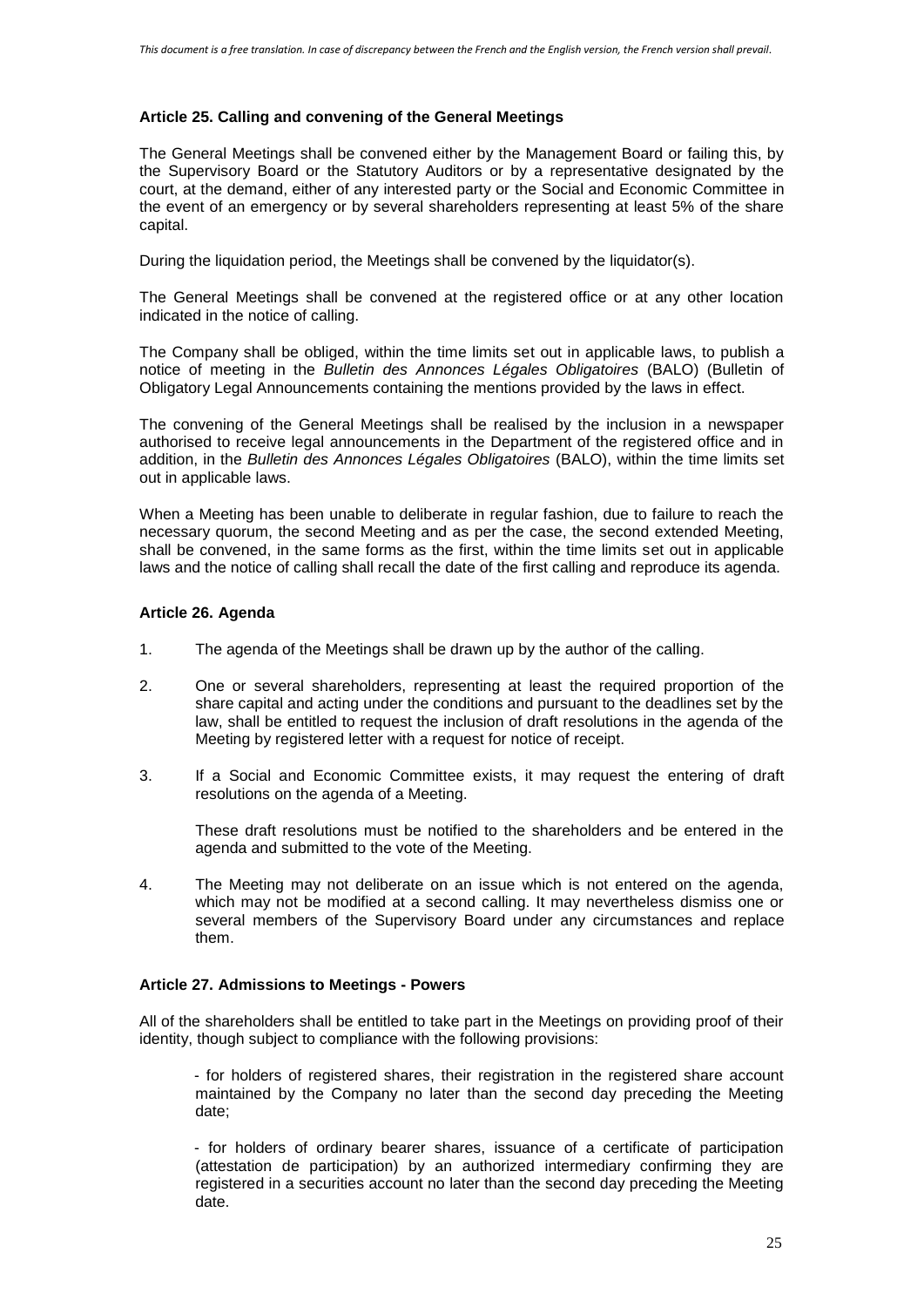Any shareholder may vote by post through a form, the details of which are set forth by a decree of the *Conseil d'État*, and a copy of which may further be obtained under the conditions indicated by the notice of calling of the Meeting.

A shareholder may also vote by proxy, in accordance with the provisions of Articles L. 225-106 and L. 22-10-39 of the French Commercial Code, and thus be represented either by another shareholder who provides evidence of a power of attorney, by his/her spouse or partner with whom he/she has concluded a civil solidarity pact, or by any other natural or legal person of his/her choice (and this under the conditions provided in Articles L. 22-10-40, R. 225-79 and R. 22-10-24 of the French Commercial Code).

In the event of existence of a Social and Economic Committee within the Company, two of its members designated by the counsel, of which one belongs to the category of technical staff and supervisors and the other to the category of employees and workers, or where appropriate, the persons mentioned in Articles L. 2312-74 and L. 2312-75 of the Labour Code, may attend the General Meetings. They shall be heard at their request for all of the resolutions which require the unanimity of shareholders.

Shareholders may, upon decision of the Management Board, take part in the General Meetings by videoconference or by any other means of telecommunication, including the Internet, which allow their identification in accordance with the conditions and procedures set forth by the applicable regulations in force. Where applicable, this decision shall be communicated in the convening notice of the General Meeting.

Upon decision of the Management Board, the shareholders may access and use the proxy form or voting form in electronic format, under the conditions and in accordance with the conditions and procedures set forth by the applicable regulations in force.

### **Article 28. Holding of the Meeting - Bureau - Minutes**

An attendance sheet shall be signed by the attending shareholders and representatives, to which shall be attached the powers granted to each representative and, as appropriate, the postal voting forms. It shall be certified as accurate by the bureau of the Meeting.

The Meetings shall be chaired by the Chairman of the Supervisory Board or, in his absence, by the Deputy Chairman or by a member of the Board especially appointed for this purpose. In the event of convening by a Statutory Auditor or court-appointed agent, the Meeting shall be chaired by the author of the convening notice. Failing this, the Meeting shall itself elect its Chairman.

The two present and accepting shareholders, representing the largest number of votes, both as themselves and as representatives, shall serve as scrutineers. The bureau so established shall designate a secretary, who may be selected from outside the members of the Meeting.

The deliberations of the meetings shall be recorded in minutes signed by the members of the bureau and drawn up in a special register, in accordance with the law. Copies and extracts of these minutes shall be certified under the conditions set by law.

### **Article 29. Quorum - Vote**

- 1. The quorum shall be calculated on all of the Shares comprising the share capital, except in the Special Meetings, where it shall be calculated on all of the Shares for the category in question, all of which minus the Shares deprived of the voting rights by virtue of the provisions of the law. In the event of a postal vote, for the calculation of the quorum, only forms duly completed and received by the Company at least three (3) days before the date of the Meeting shall be considered, *i.e.* no later than the fourth day before the date of the Meeting.
- 2. Subject to the double voting right cited in the Article 13.2, the voting rights attached to Ordinary Shares shall be proportional to the stake in the share capital which they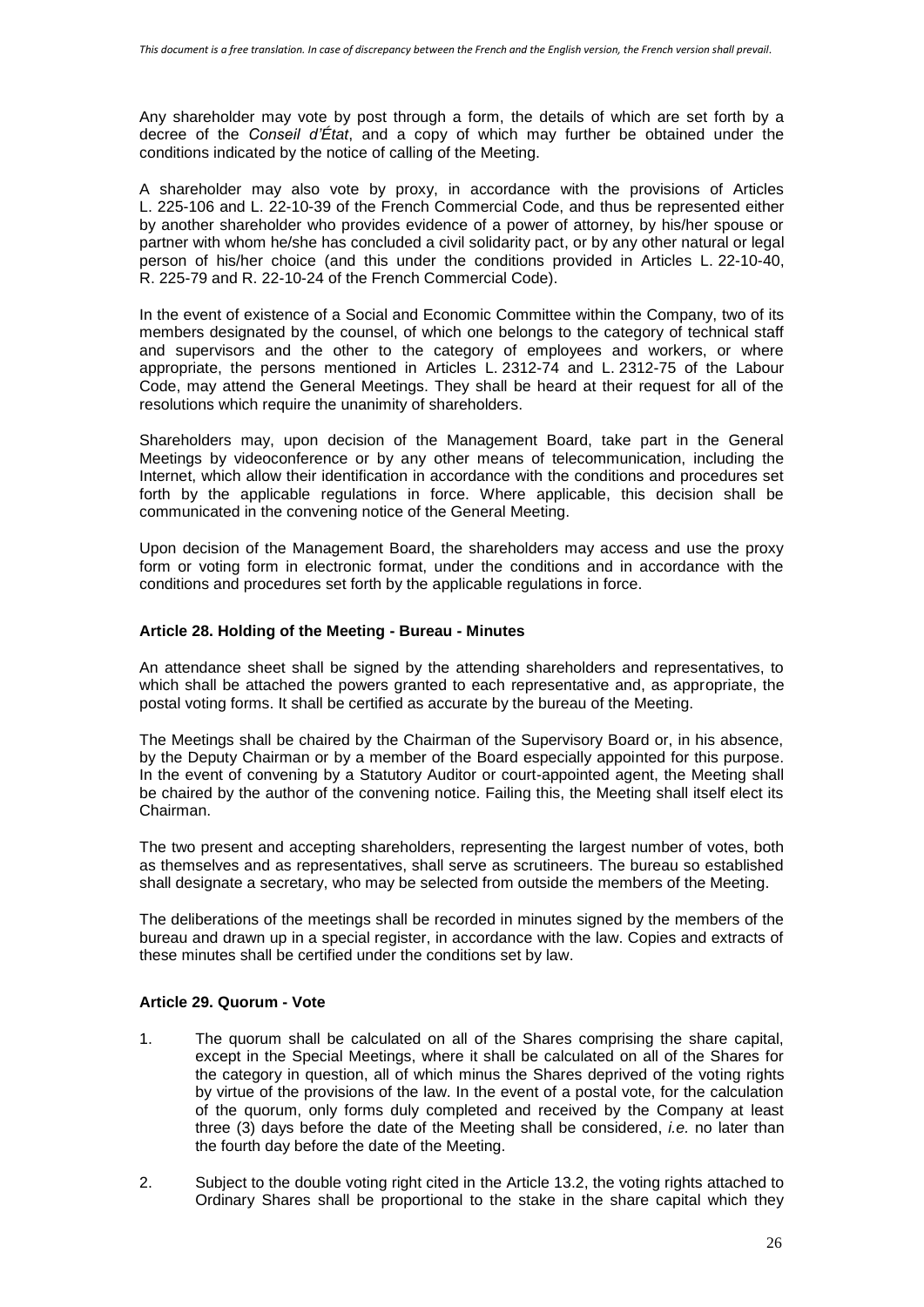represent.

- 3. The vote shall be expressed by a show of hands, by a roll-call or by a secret ballot, pursuant to what the bureau of the Meeting or the shareholders decide. The shareholders may also vote by post, or by proxy under the conditions of Article 27 of the Articles of association, including, upon decision of the Management Board, by videoconference or by any other means of telecommunication, including the Internet, which allow their identification in accordance with the conditions and procedures set forth by the applicable regulations in force.
- 4. For the purposes of calculating the quorum and majority, shareholders shall be considered to be present who take part in the Meeting via videoconference or telecommunications media, including the Internet, which permit their identification and guarantee their effective participation, the nature and conditions of application of which are determined by legislative and regulatory provisions in effect.

### **Article 30. Ordinary General Meeting**

The Ordinary General Meeting shall take all of the decisions exceeding the powers of the Management Board, which do not have the object of modifying the Articles of Association.

The Ordinary General Meeting shall meet at least once a year, within six months of the end of the financial year, to rule on the financial statements for the financial year, subject to the extension of the deadline by a court decision.

It shall only deliberate validly, on a first convening, if the present and represented shareholders, or those voting by postal vote, hold at least the number of shares set out in applicable laws.

No quorum shall be required for the second convening. It shall rule with a majority of the votes validly cast by the present or represented shareholders or shareholders voting by post. Abstention and votes blank or void shall not be considered as votes cast.

For the purposes of calculating the quorum and majority, shareholders shall be considered to be present who take part in the General Meetings via videoconference or telecommunications media as detailed above.

#### **Article 31. Extraordinary General Meeting**

The Extraordinary General Meeting may amend the Articles of Association in all of their provisions and notably decide on the conversion of the Company into a limited liability company. It may nevertheless increase the commitments of the shareholders, subject to the operations resulting from a consolidation of Shares effected in regular fashion.

The Extraordinary General Meeting may only deliberate validly if the present or represented shareholders or shareholders voting by postal vote possess on the first convening or on the second convening the number of shares set out by applicable laws. In the absence of this latter quorum, the second Meeting may be extended until a date two months later than the one on which it had been convened.

The Extraordinary General Meeting shall rule with a majority of two thirds of the votes validly cast by the present or represented shareholders, or voting by postal vote, unless there is a legal exemption. Abstention and votes blank or void shall not be considered as votes cast.

In constituent Extraordinary General Meetings, i.e. those convened to deliberate on the approval of a contribution in kind or the granting of a particular benefit, the grantor or beneficiary shall not have a vote, either for itself or as a representative.

For the purposes of calculating the quorum and majority, shareholders shall be regarded as present who take part in the General Meetings via videoconference or telecommunications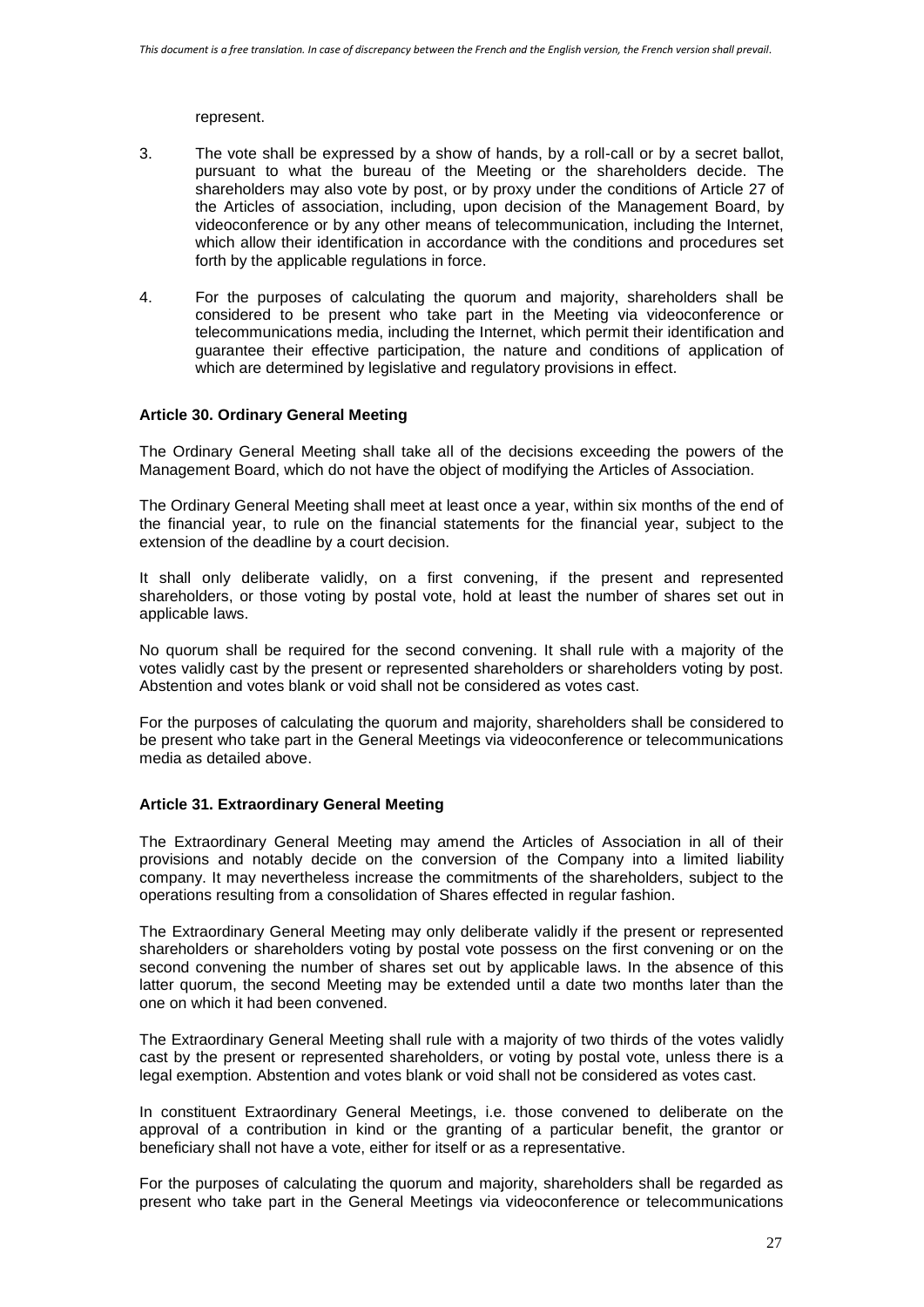media as detailed above.

#### **Article 32. Special Meetings**

If there are several categories of Share, no modification may be made to the rights of the Shares in one of these categories, without a requisite vote of an Extraordinary General Meeting, open to all of the shareholders and furthermore, without an equally requisite vote of a Special Meeting, open only to the owners of Shares of the category in question.

The special Meetings may only deliberate validly if the present or represented shareholders hold on the first convening or on the second convening the number of shares of the relevant category set out by applicable laws.

Other meetings shall be convened and shall deliberate under the same conditions as the Extraordinary General Meetings, subject to the particular provisions applicable to Meetings of holders of Shares with a priority dividend, but without voting rights.

For the purposes of calculating the quorum and majority, shareholders shall be regarded as present who take part in the Meeting via videoconference or telecommunications media as detailed above and for which the nature and conditions of application are determined by current legislative and regulatory provisions.

### **Article 33. Right of notification of the Shareholders**

Every shareholder has the right to receive, under the conditions and at times set by law, the documents required for it to be able to pronounce knowledgeably and draw up a ruling on the management and control of the Company.

The nature of these documents and the conditions of their dispatch or provision shall be determined by the law and regulations.

### **TITLE V**

### **COMPANY ACCOUNTS -**

# **ALLOCATION AND DISTRIBUTION OF PROFITS**

#### **Article 34. Inventory - Annual Financial Statements**

The Company shall maintain regular accounts of its operations, pursuant to the law and commercial practice.

At the end of each financial year, the Management Board shall draw up an inventory of the various elements of the assets and liabilities. It shall also draw up the annual reports and as appropriate, the consolidated financial statements, pursuant to the provisions of the French Commercial Code.

It shall attach a statement of guarantee deposits, endorsements and guarantees given by the Company to the balance sheet, together with a statement of sureties granted by it.

It shall draw up a management report containing the indications set by law.

The management report shall include, as per the case, the report on the management of the group, when the Company must draw up and publish consolidated accounts under the conditions provided by law.

As appropriate, the Management Board shall draw up provisional accounting documents under the conditions provided by law.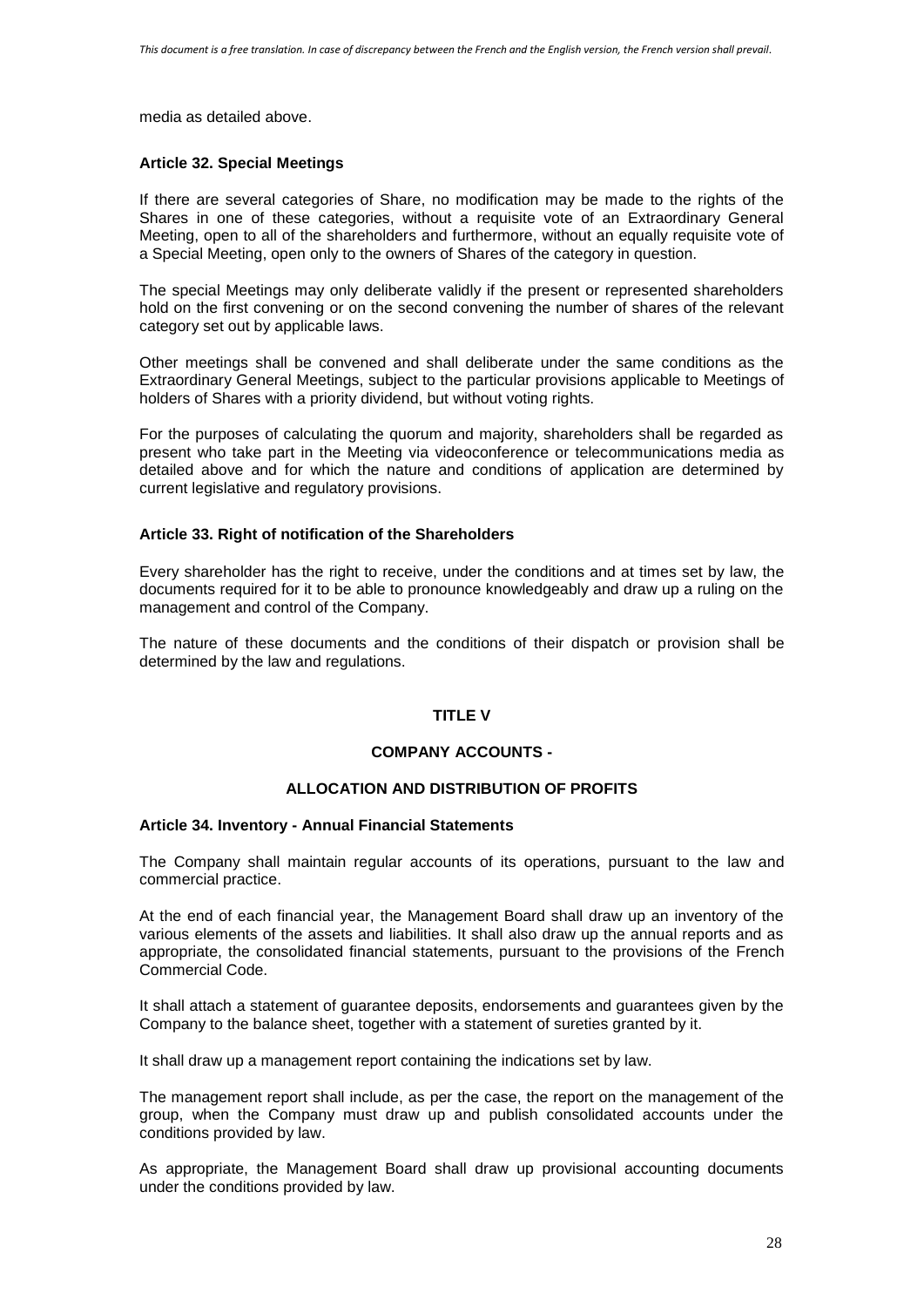All of these documents shall be made available to the Statutory Auditors under the appropriate legal and regulatory conditions.

## **Article 35. Allocation and distribution of profits**

First of all, amounts to be provisioned in legal reserves shall be deducted from the net profit for each financial year minus previous losses, if any. In this way, 5% shall be deducted to establish the legal reserve fund; this deduction shall cease to be obligatory when the said fund has reached one tenth of the share capital; it shall resume if, for any reason, the legal reserve has fallen below this fraction.

The distributable profits shall consist of the net profit for the financial year minus previous losses and the amounts provisioned to reserves by way of application of the law and the Articles of Association plus retained earnings.

For this profit, the General Meeting shall then deduct the amounts which it considers appropriate to allocate to optional, ordinary or extraordinary reserves or as retained earnings.

The balance, if any, may be allocated among all of the Shares in proportion to their paid-up and unamortised amount and their respective pecuniary rights.

Each Preferred Share shall provide entitlement to the distribution of one fifteenth (1/15th) of the amount of any distribution or, as the case may be, of the allocation of assets, decided in favour of the holders of each Ordinary Share.

At the same time, except in the case of a capital reduction, no distribution may be made to the shareholders when the shareholders' equity is or becomes, following this distribution, less than the amount of the share capital plus the reserves for which distribution is prohibited, pursuant to the law or the Articles of Association.

The General Meeting may decide to distribute the amounts deducted from the optional reserves, either to provide or supplement a dividend, or by way of an exceptional distribution; in this event, the decisions shall expressly indicate the reserve items from which the deductions shall be made. At the same time, the dividends shall be distributed as a priority from the distributable profit for the financial year.

The losses, if any, shall be attributed, after the approval of the financial statements by the General Meeting, to a special account, for attribution to profits for future financial years, until they are extinguished.

#### **Article 36. Payment of dividends**

Ruling on the annual financial statements, the General Meeting has the right to grant an option to each shareholder for all or part of the distributed dividend or interim dividends, for payment of the dividend or interim dividends in cash or in Shares.

The procedures for payment of dividends in cash shall be set by the General Meeting or failing this, by the Management Board.

However, the payment of dividends must take place within at most nine months of the end of the financial year, unless this deadline is extended by a judicial authorisation.

When financial statements drawn up during or at the end of the financial year and certified by a Statutory Auditor reveal that the Company has generated a profit, after the end of the preceding financial year, after establishing the necessary depreciation and provisions and deducting previous losses, if any, as well as amounts to be attributed to reserves by way of application of the law or Articles of Association and taking account of retained earnings, interim dividends may be distributed before approval of the annual financial statements. The amount of these interim dividend payments may not exceed the amount of the profit so defined.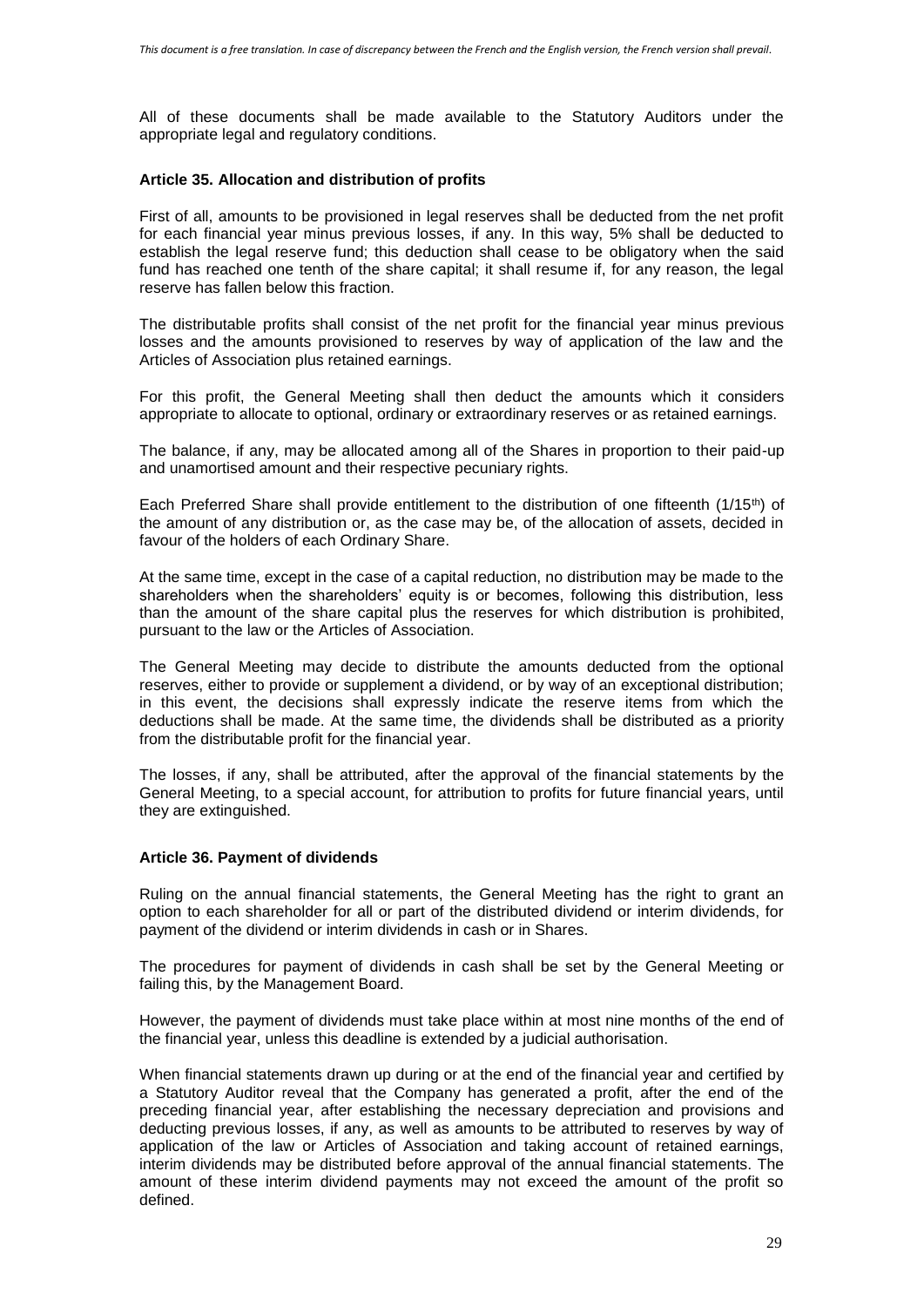The Company may only demand a repeat of the dividend from the shareholders if the distribution has been carried out in violation of the legal provisions and if the Company establishes that the beneficiaries were aware of the regular character of this distribution when it was made or could not have been unaware of the same in view of the circumstances. Actions for the return of undue payments shall be prescribed five years after the payment of these dividends. Dividends unclaimed within five years of their payment falling due shall be prescribed.

# **TITLE VI**

# **SHAREHOLDERS' EQUITY - PURCHASE BY THE COMPANY**

# **CONVERSION - EXTENSION - DISSOLUTION - LIQUIDATION**

### **Article 37. Shareholders' equity less than half of the share capital**

If, on account of the losses observed in the accounting documents, the shareholders' equity of the Company falls below half of the share capital, the Management Board shall be obliged, within four months following the approval of the accounts which have revealed these losses, to convene the Extraordinary General Meeting for the purpose of deciding whether there are grounds for the advance dissolution of the Company.

If the dissolution is not pronounced, subject to the legal provisions relating to the minimum capital and within the legal deadline, the share capital shall be reduced by an amount equal to that of the losses which could not be attributed to the reserves if, within this deadline, the shareholders' equity could not be restored to a value equal to at least half of the share capital.

In any event, the decision of the General Meeting must form the object of notification formalities required by the applicable regulatory provisions.

In the event of failure to observe these prescriptions, any concerned party may apply to a court for the dissolution of the Company. The same shall apply if the shareholders are unable to deliberate in valid fashion.

At the same time, the court may not pronounce its dissolution if, on the day on which it rules on the merits, the adjustment has been made.

### **Article 38. Conversion**

Pursuant to Article L. 229-10 of the French Commercial Code, the Company may be transformed into a limited liability Company, if, at the time of conversion, it has been in existence for at least two years and if it has drawn up financial statements for the last two financial years and these have been approved by its shareholders.

The conversion decision shall be taken on the basis of a report by one or several conversion auditors designated by a decision of the court, which attests that the shareholders' equity is at least equal to the share capital.

## **Article 39. Extension**

At least one year before the expiry date of the Company, the Management Board must convene the Extraordinary General Meeting of shareholders for the purpose of deciding, under the conditions required for the amendment of the articles of Association, whether the Company must be extended.

The shareholders who oppose the said extension shall be obliged to assign their Shares to the other shareholders within 3 months, starting from the resolution of the General Meeting which has decided on the extension, at the express demand of these latter parties by registered letter with notice of receipt. The assignment price of the Shares shall be